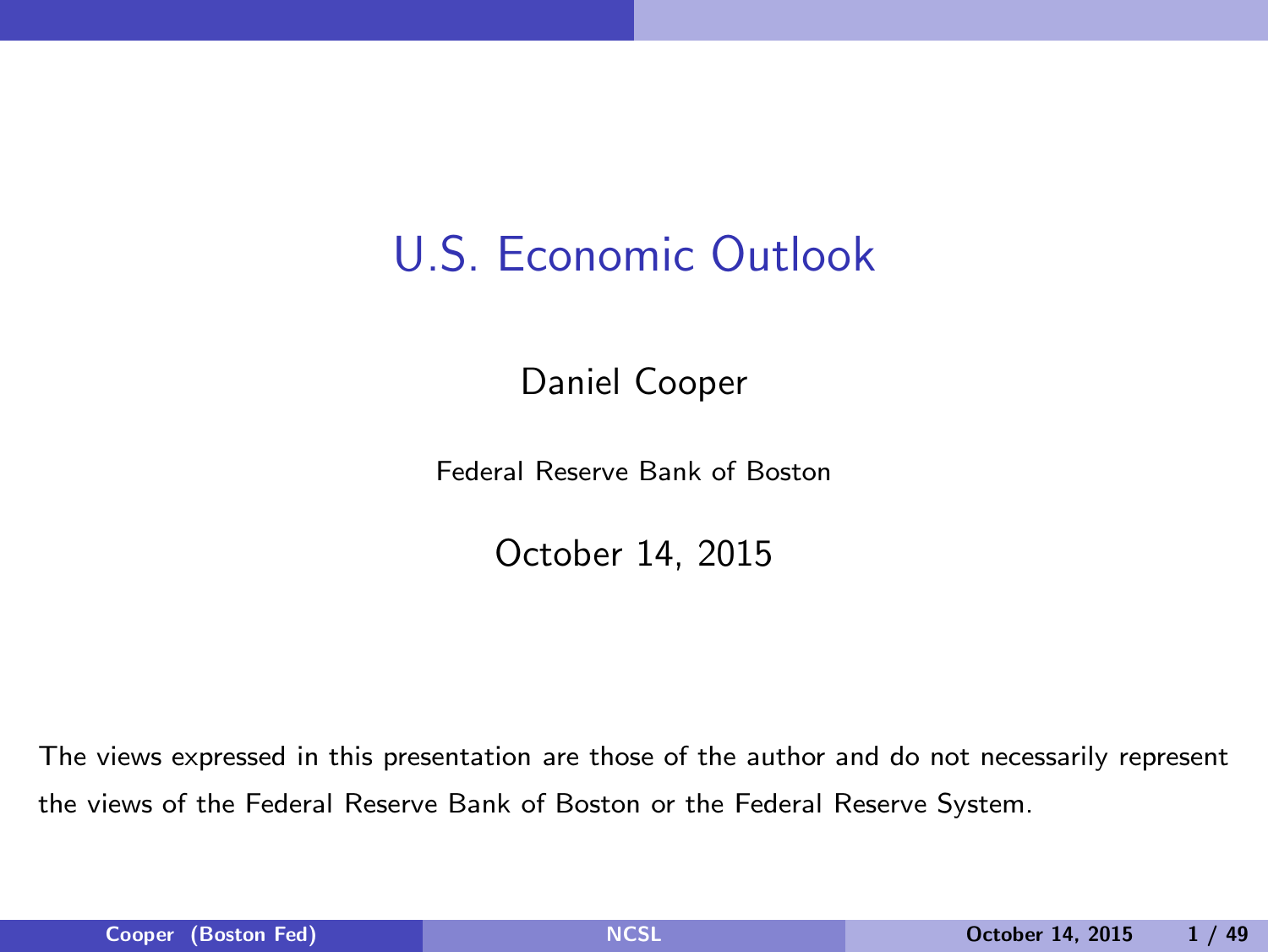#### **Outline**

- **1** Background on the Federal Reserve
- **2** Current Economic Indicators and Outlook
- **3** The Road Ahead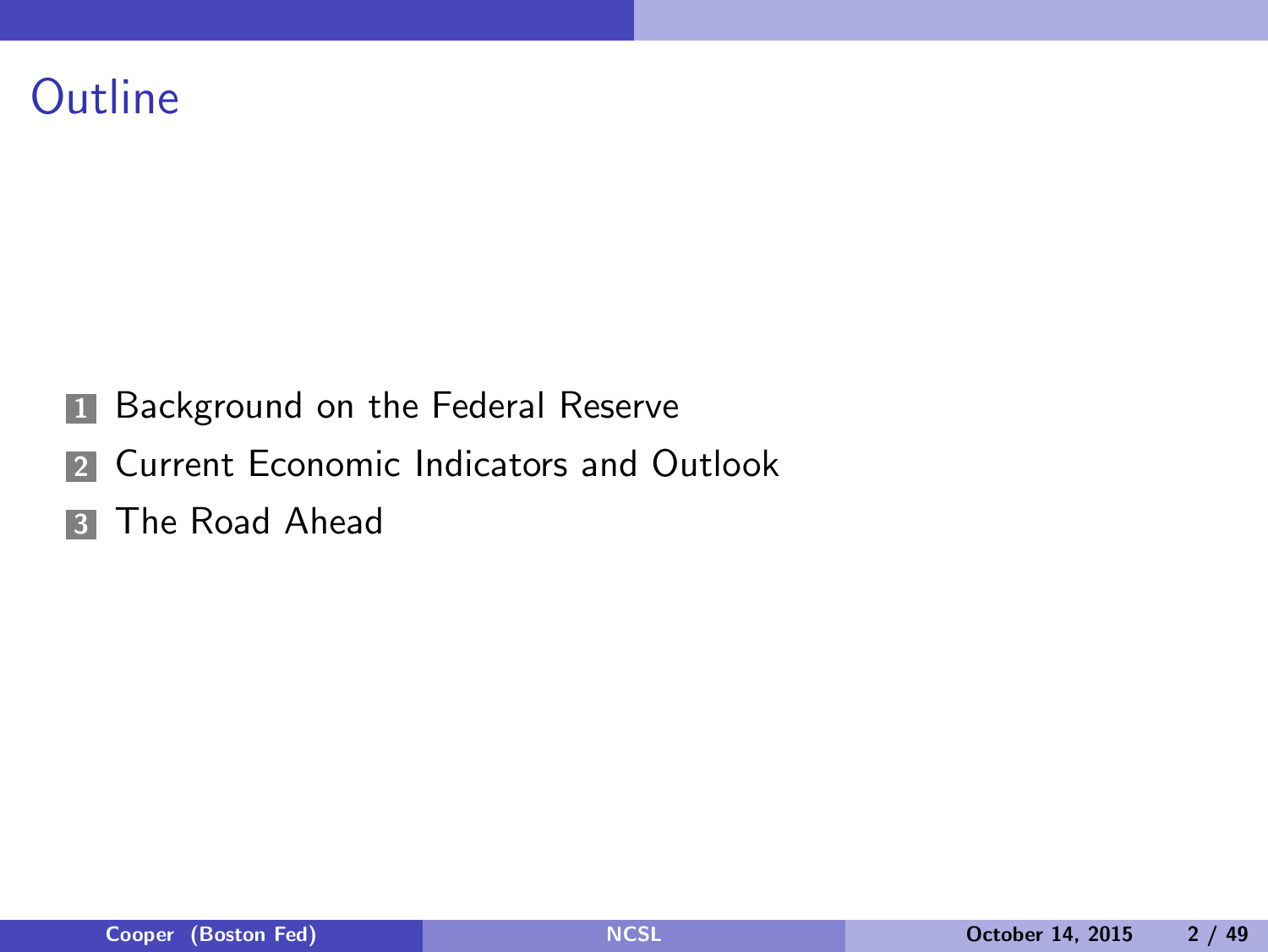#### 1. What is the Federal Reserve?

The Federal Reserve is the central bank of the U.S. and has several responsibilities:

- Monetary policy  $\mathcal{L}_{\mathcal{A}}$
- Lender of last resort **COL**
- Bank regulation **COL**
- <span id="page-2-0"></span>Payments system **The State**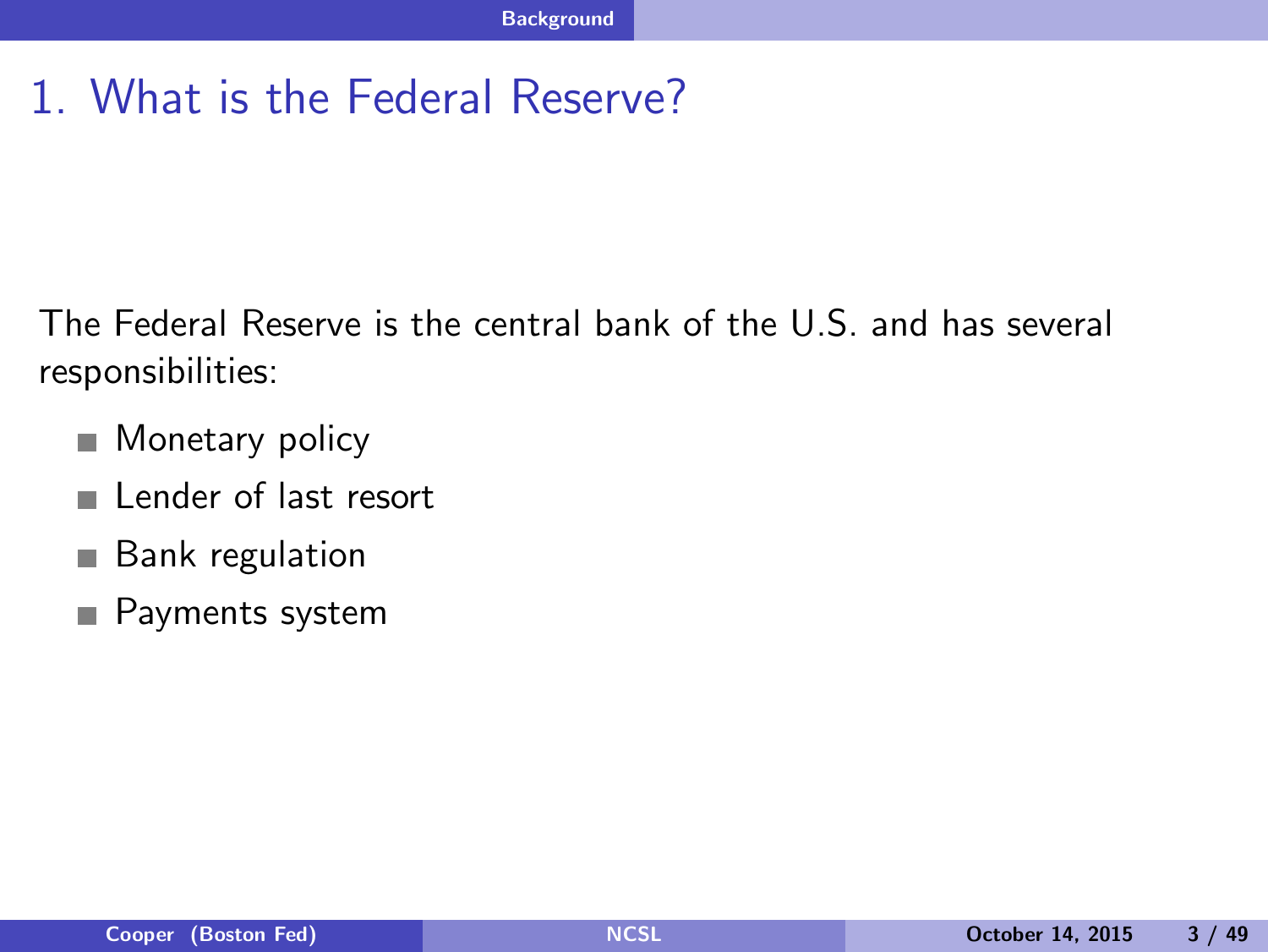#### 1. What is the Federal Reserve?

<span id="page-3-0"></span>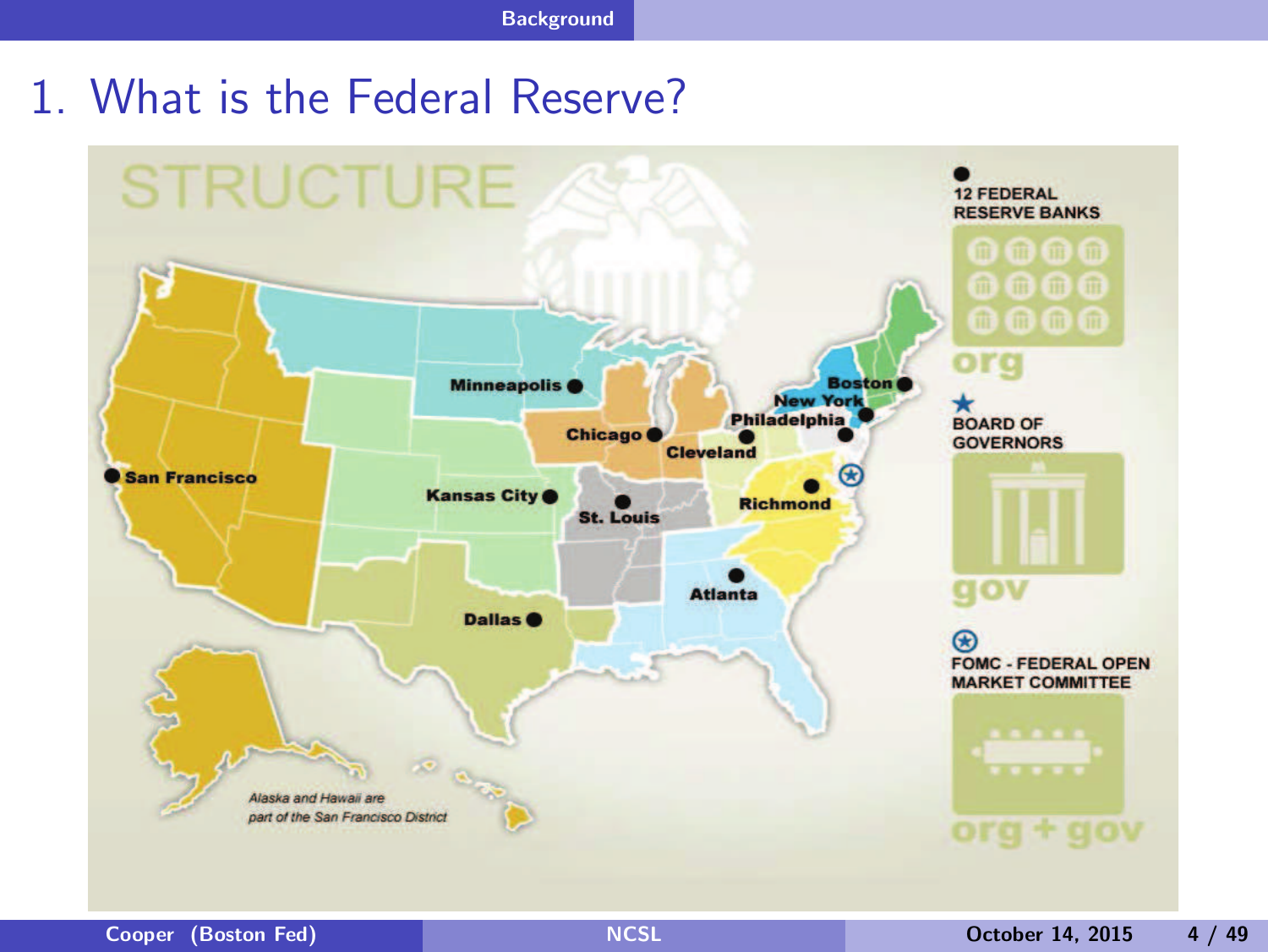#### 1. What determines monetary policy?

- Price level, inflation, output, and financial stability
- Required by congress: maximum employment, stable prices, and ш moderate long-term interest rates
	- First two goals known as "dual mandate"
- <span id="page-4-0"></span>What does historically?
	- $\blacksquare$  Inflation, unemployment, output growth, and financial instability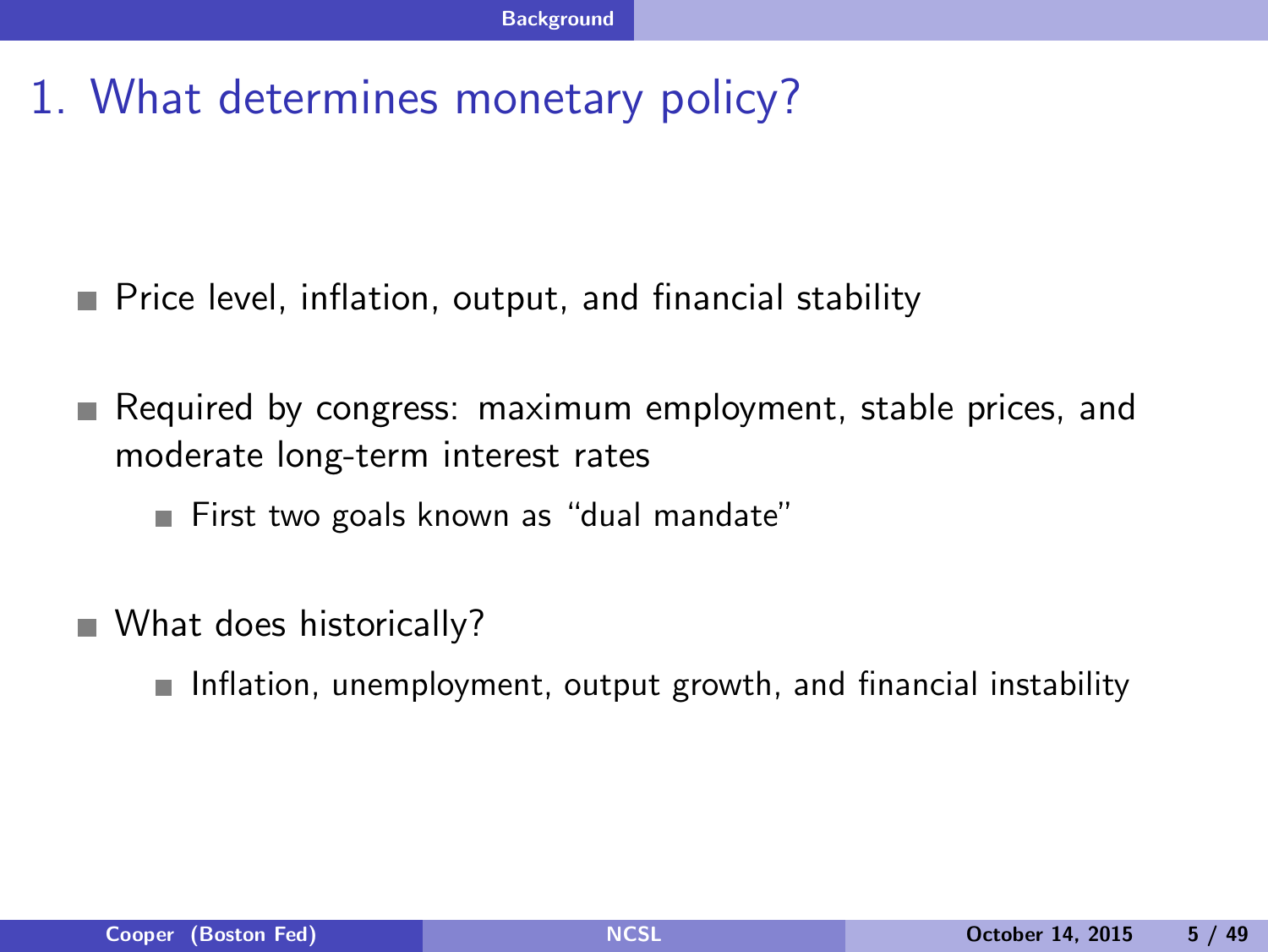#### 1. Dual Mandate.

■ Two Goals:

- Stable prices (low inflation)
	- Inflation goal: 2 percent per year
- <span id="page-5-0"></span>■ Maximum (sustainable) employment
	- Target often stated in terms of the unemployment rate relative to the so-called natural rate of unemployment or NAIRU (non-accelerating inflation rate of unemployment)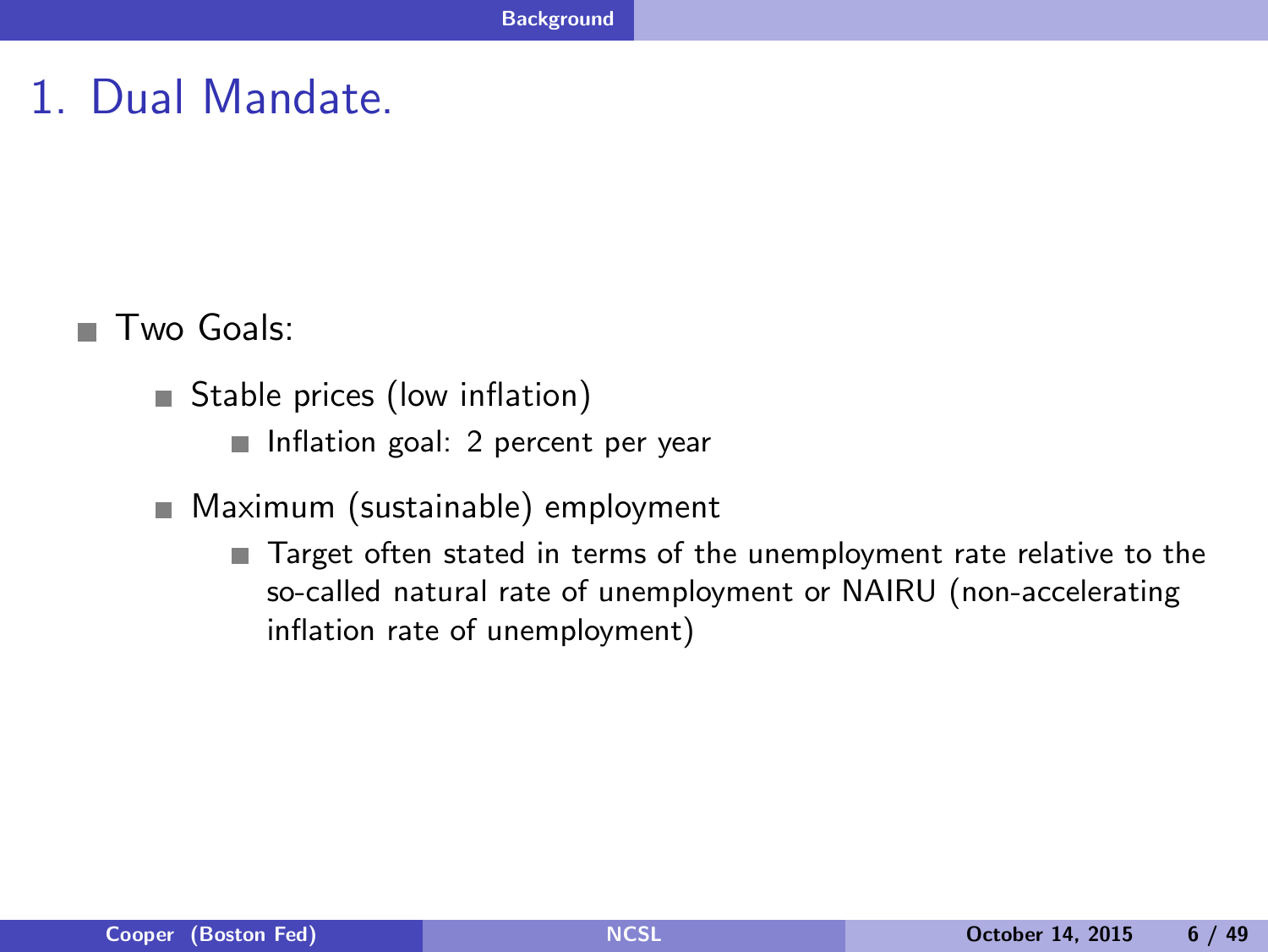## 1. How can monetary policy achieve these goals?

Monetary policy: "Actions undertaken by a central bank, such as the Federal Reserve, to influence the availability and cost of money and credit to help promote national economic goals."

(Source: http://www.federalreserve.gov/monetarypolicy/fomc.htm)

<span id="page-6-0"></span>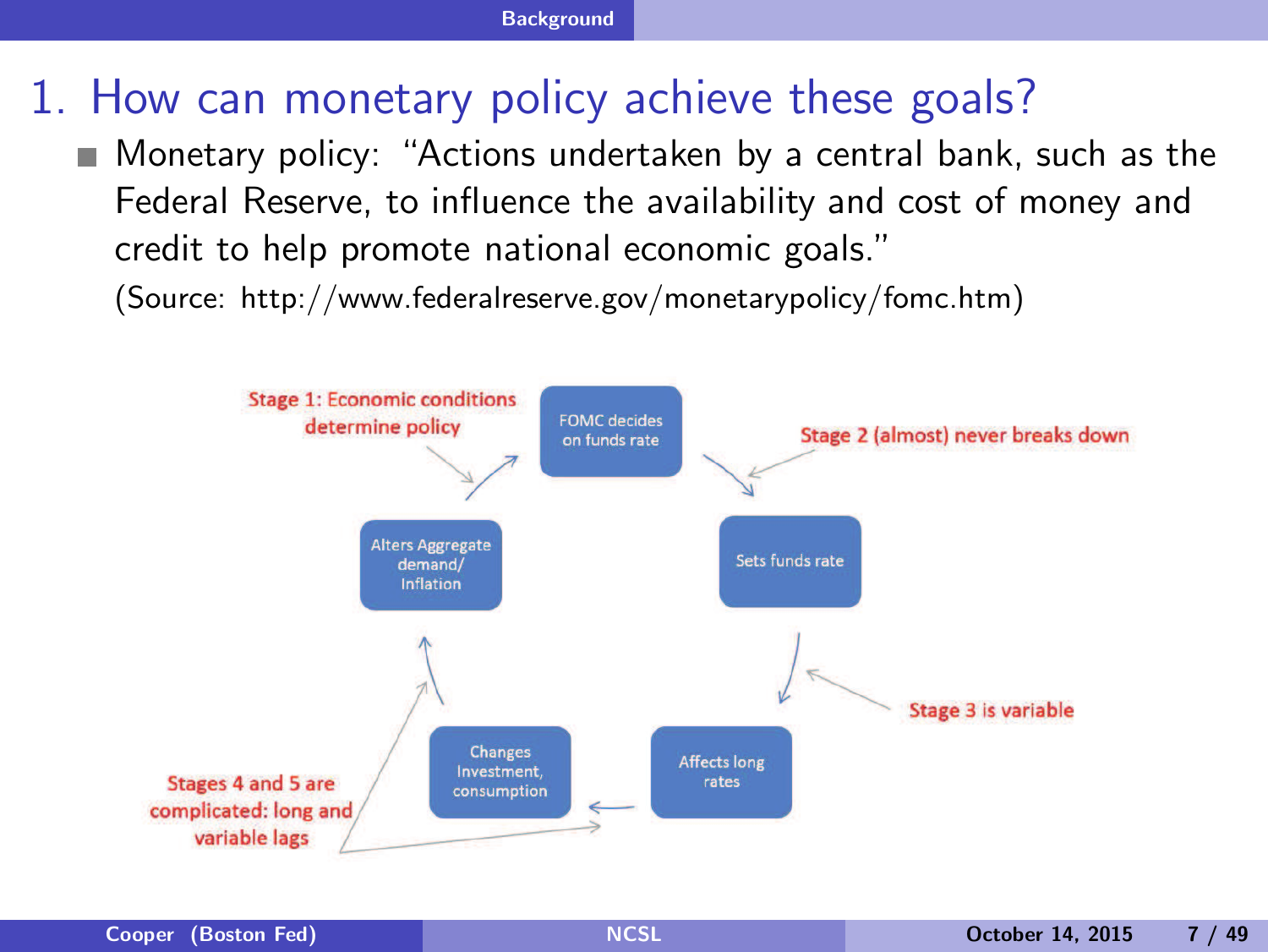#### 1. Has the FOMC been successful historically?



<span id="page-7-0"></span>Source: FRB/BEA/BLS/CBO/Haver Analytics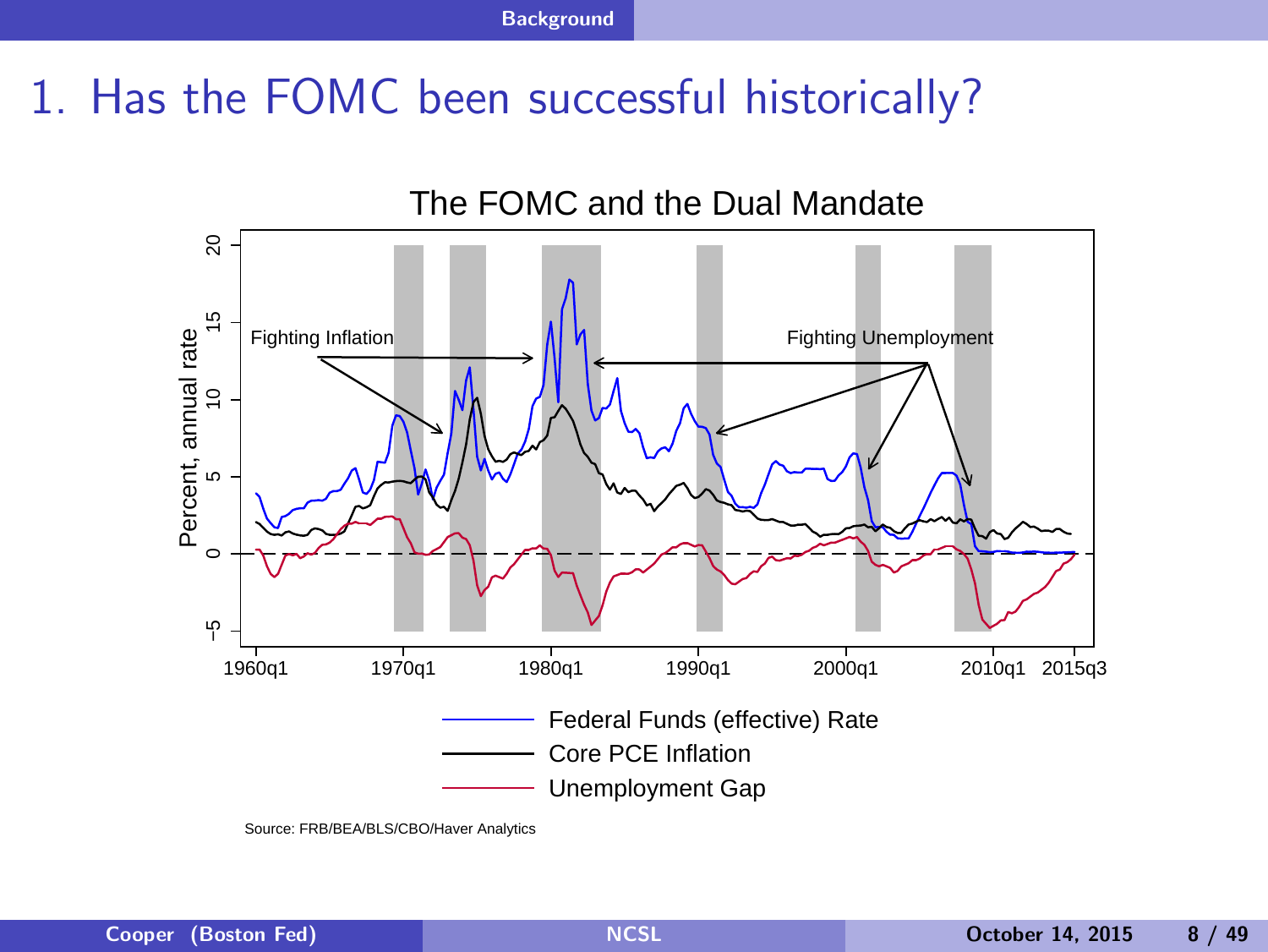#### 1. How does the FOMC "set" the "interest rate"?

- The Federal Reserve requires banks to hold a minimum level of reserves based on their deposits, which can influence banks' funds available for lending
- Banks with excess reserves (liquidity) can lend to banks needing reserves to cover deposit shortfalls/lending needs.
- <span id="page-8-0"></span>■ The FOMC sets a *target* for the Federal Funds Rate (FFR) — the overnight interest rate used by banks to borrow/lend reserve balances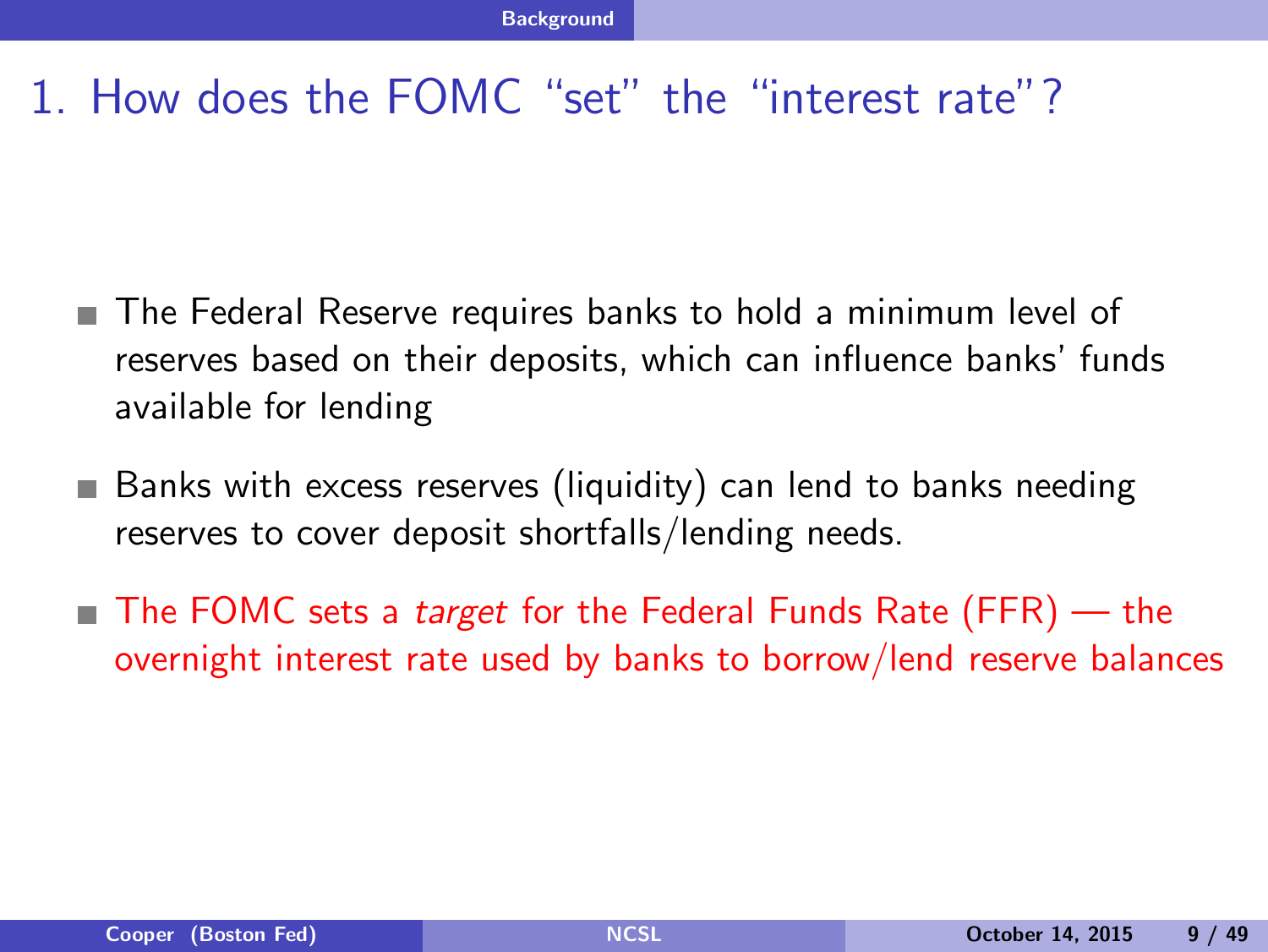### 1. The banking system: A stylized example.



<span id="page-9-0"></span>The initial \$100 deposit has been followed by creation of \$171 in new money. Bank reserves have increased by \$19.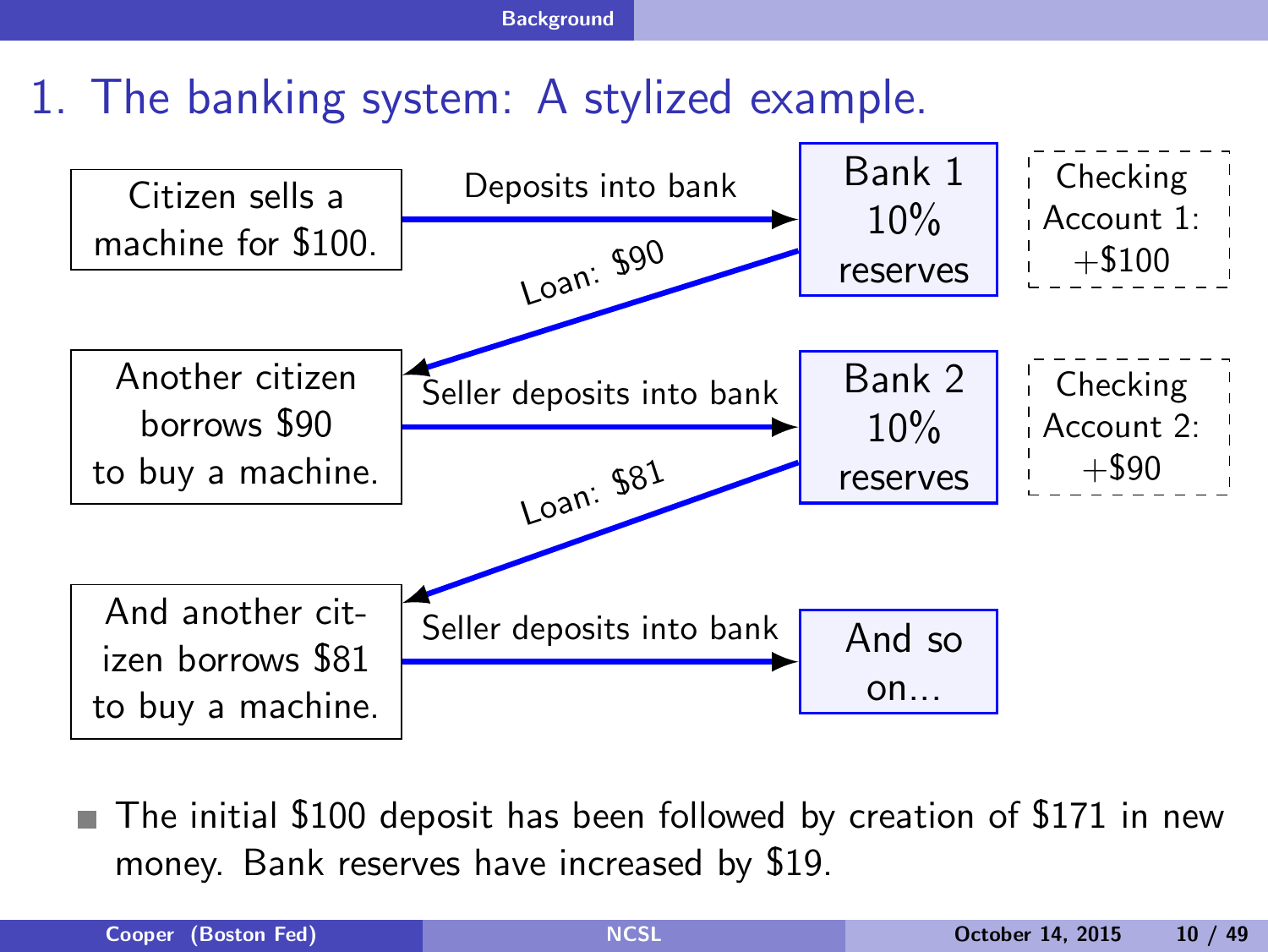#### 1. The transmission of monetary policy in action.



<span id="page-10-0"></span>Source: Federal Reserve Board/Haver Analytics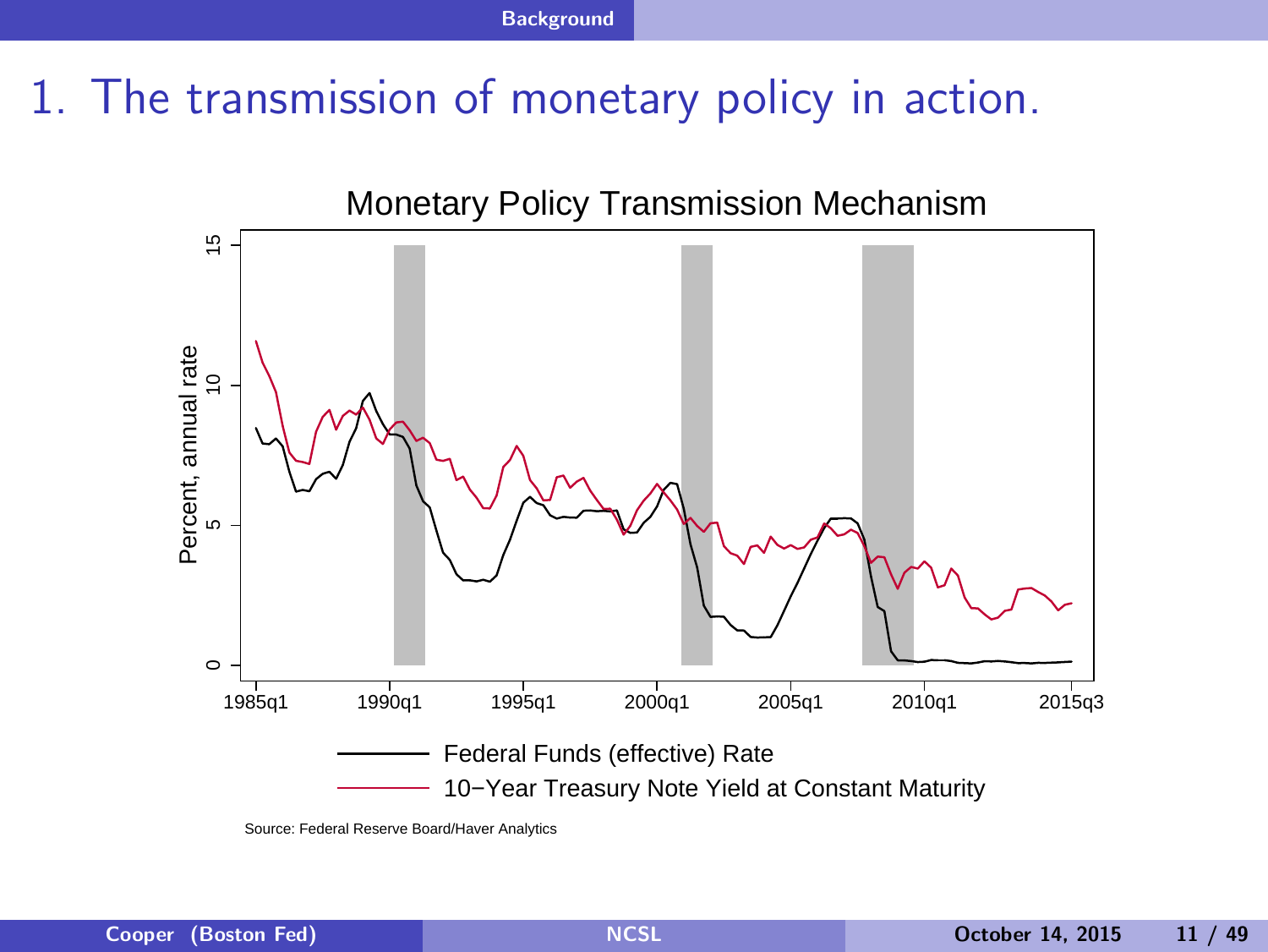# <span id="page-11-0"></span>The Labor Market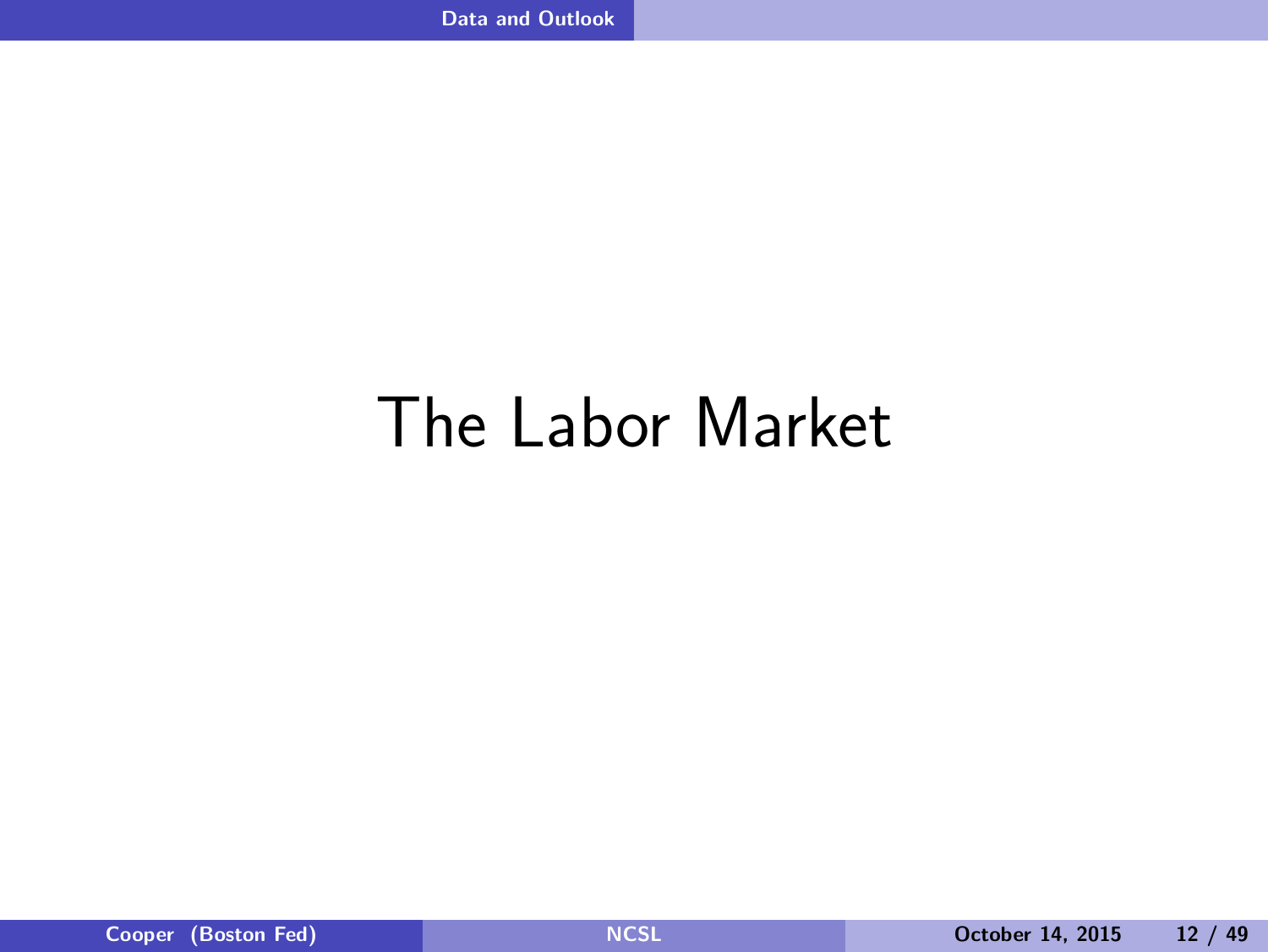## 2. The U.S. labor market has improved notably since the Great Recession. Unemployment is down...



Unemployment Rates

<span id="page-12-0"></span>Source: Bureau of Labor Statistics/Haver Analytics Note: Seasonally Adjusted, 16 years−old and older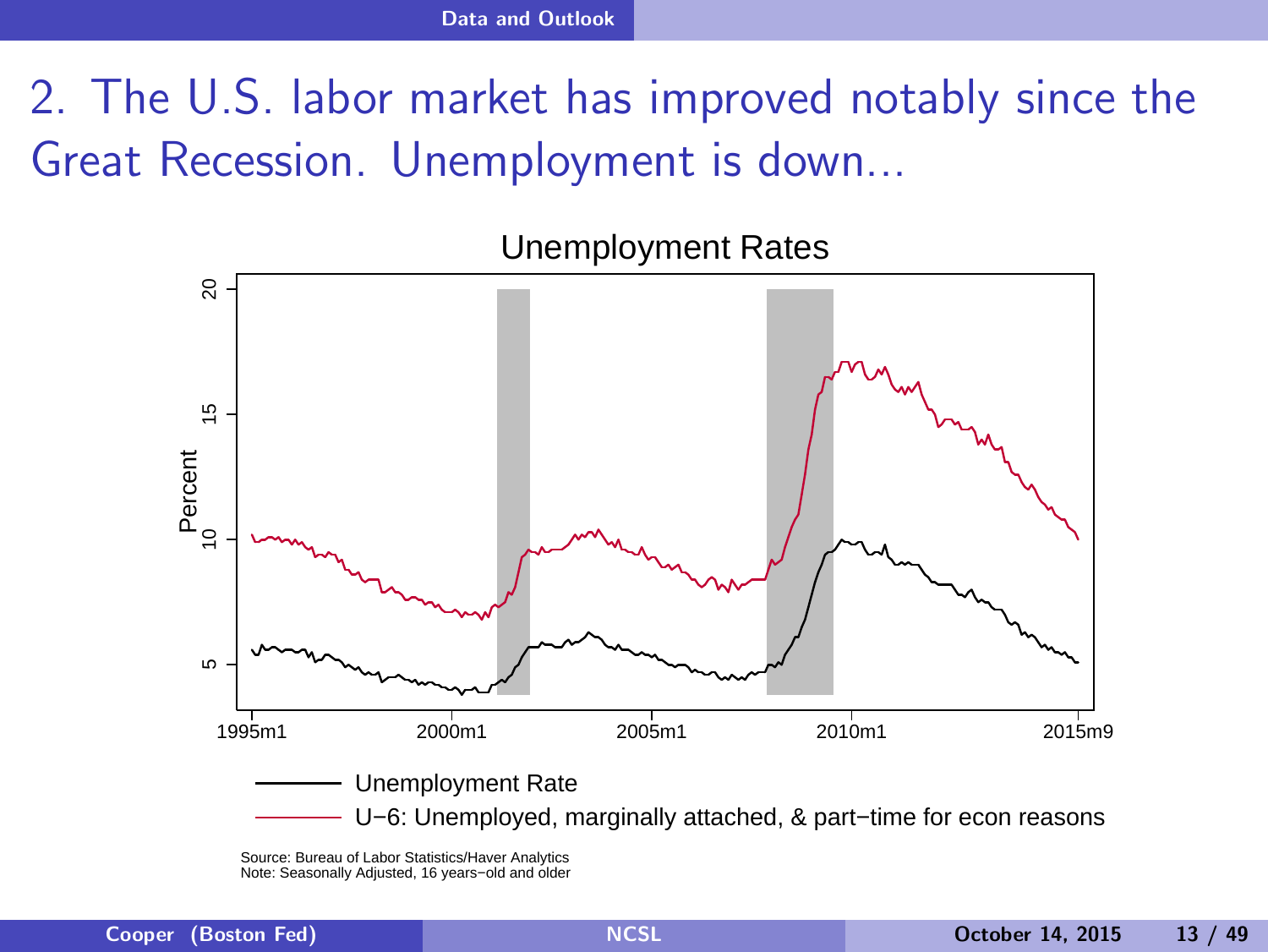# 2. ...and the long-term unemployment rate is much improved.

<span id="page-13-0"></span>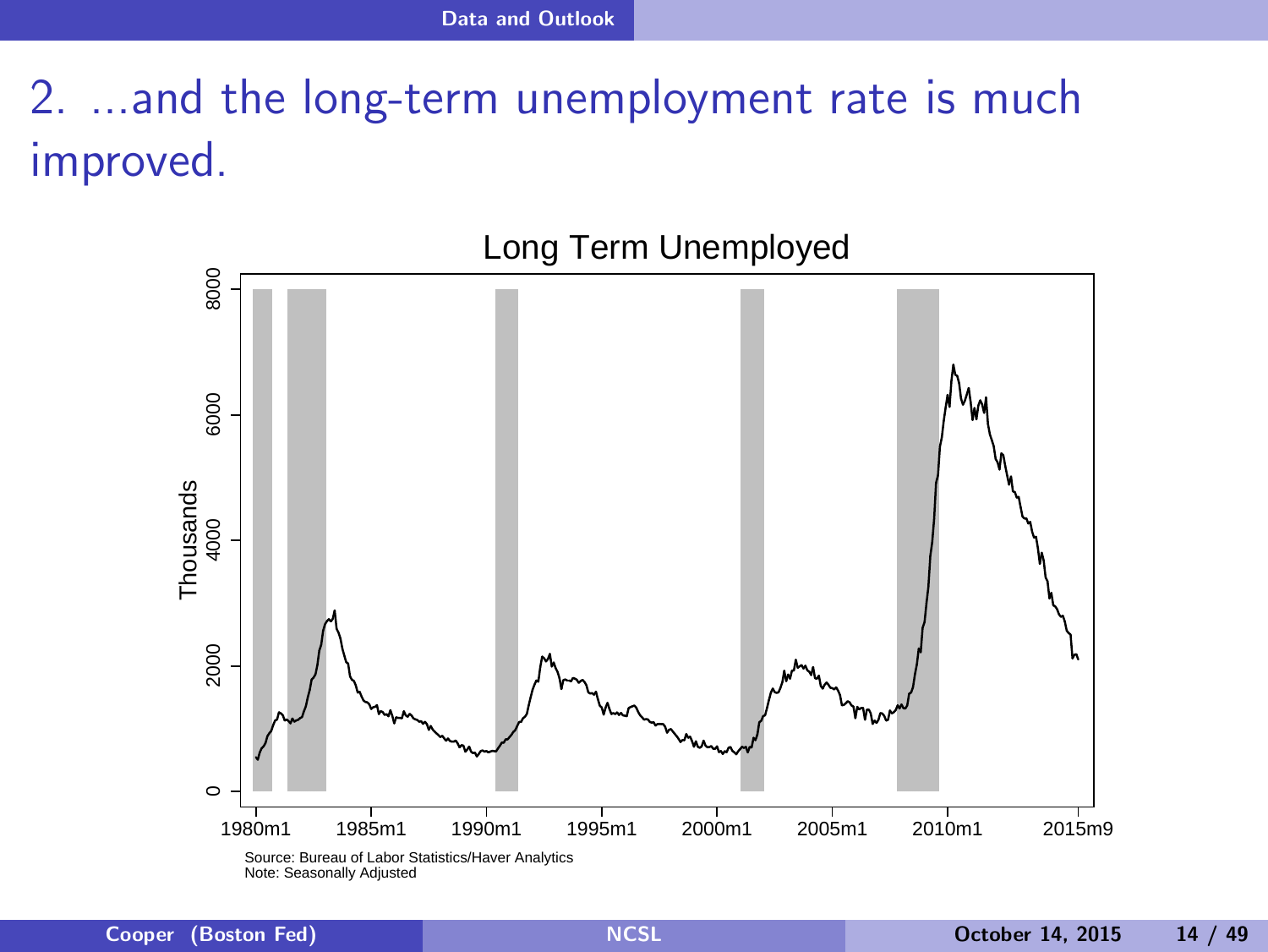## 2. Nonfarm payroll gains also have been strong, although payroll growth has slowed a bit recently.

Monthly Change in Nonfarm Payroll Employment



<span id="page-14-0"></span>Source: Bureau of Labor Statistics/Haver Analytics Note: Seasonally Adjusted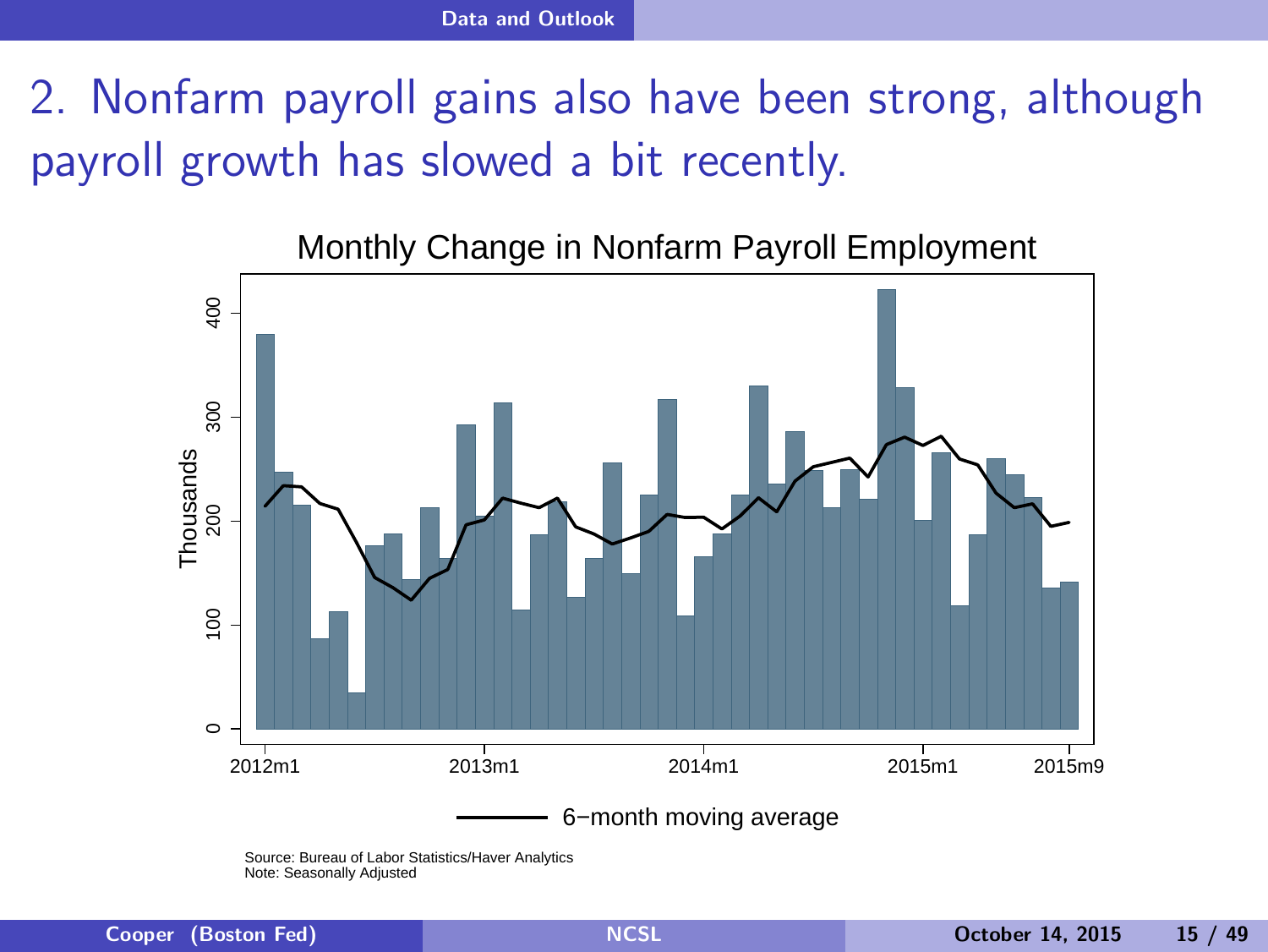2. In comparison, public sector employment has improved in recent months.



Monthly Change in Public Payroll Employment

<span id="page-15-0"></span>Source: Bureau of Labor Statistics/Haver Analytics Note: Seasonally Adjusted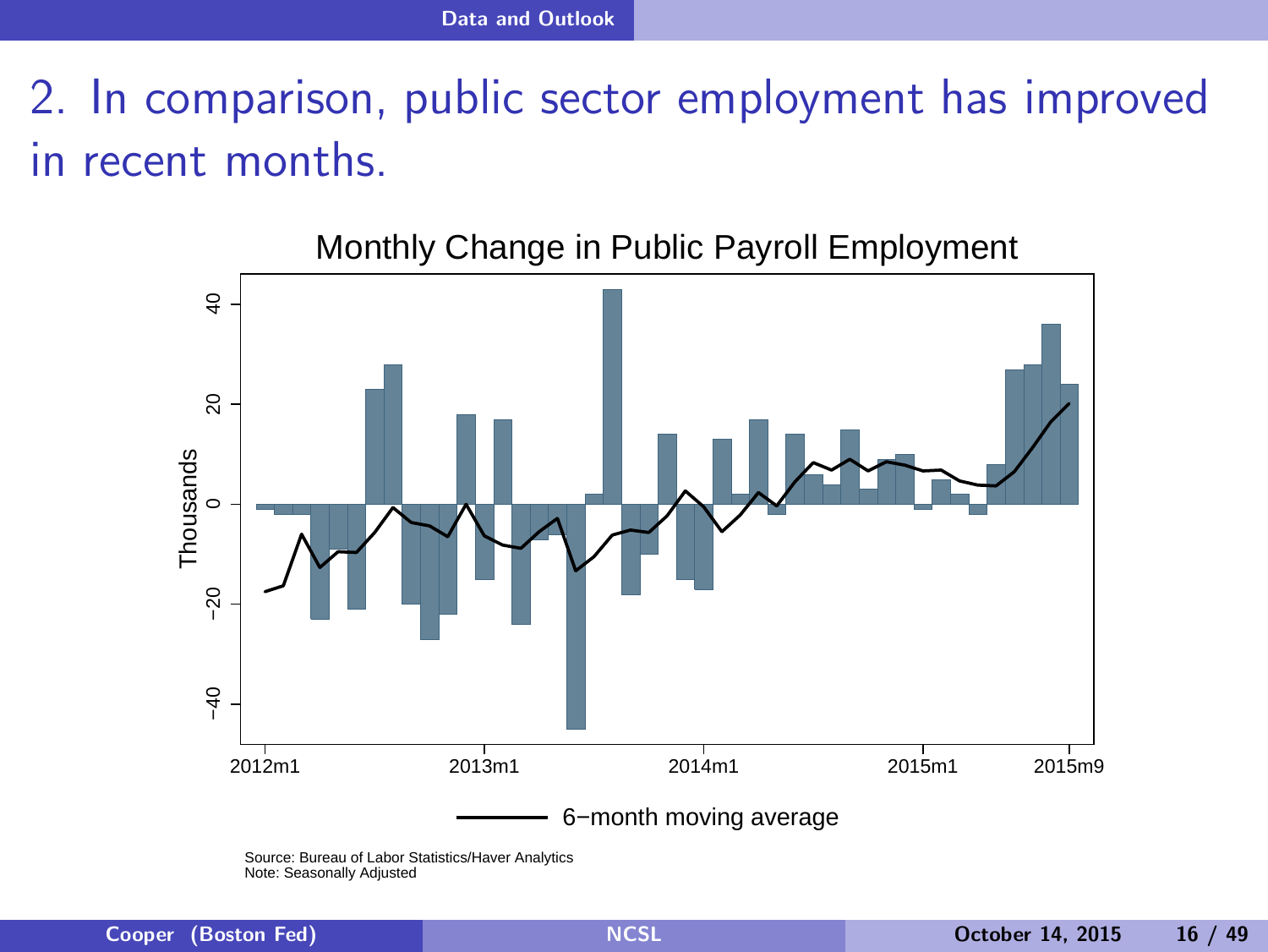#### 2. Still, the labor force participation rate is quite low...

<span id="page-16-0"></span>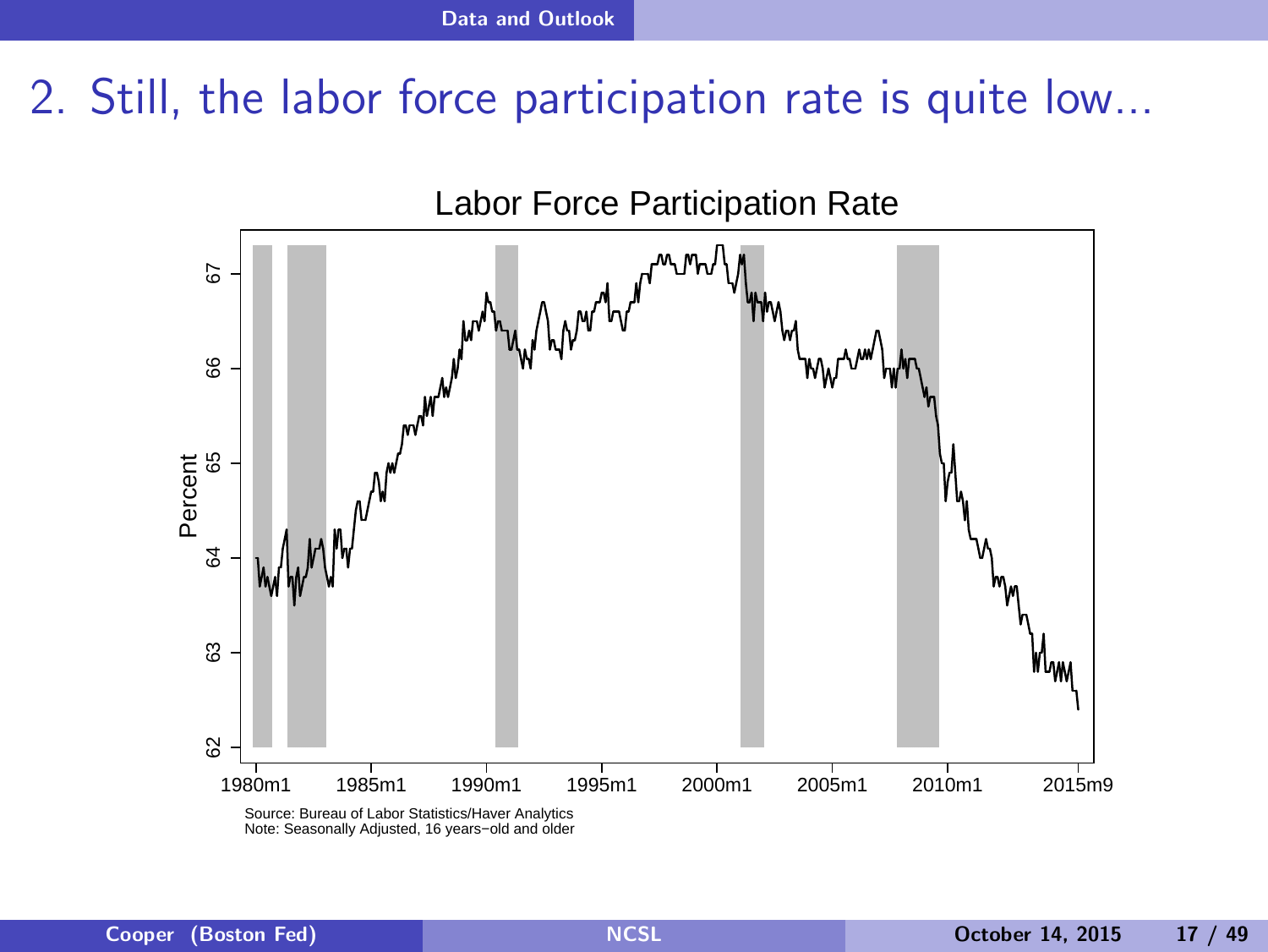2. ...and the number of workers employed part-time for economic reasons remains elevated.

<span id="page-17-0"></span>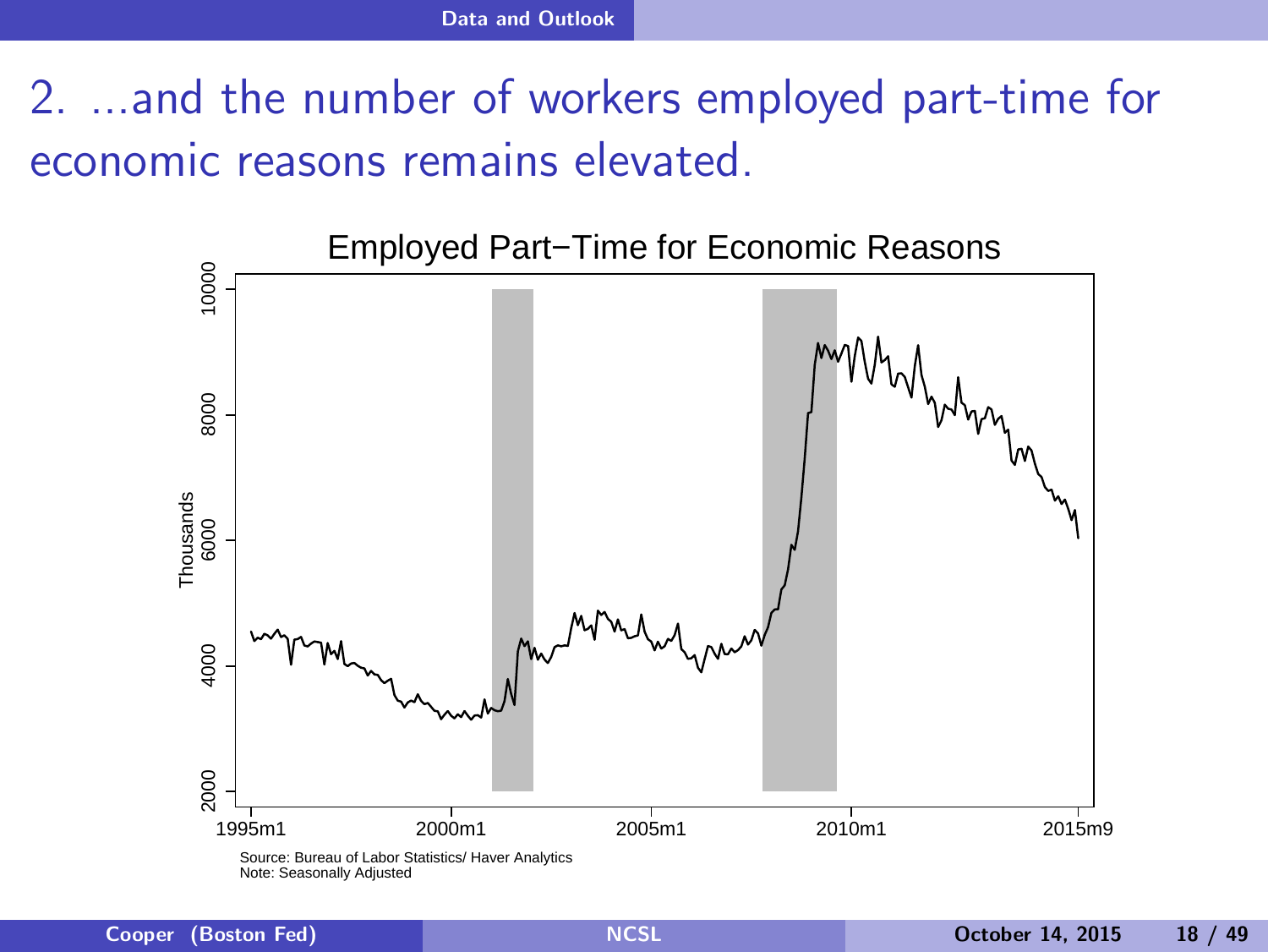# <span id="page-18-0"></span>Inflation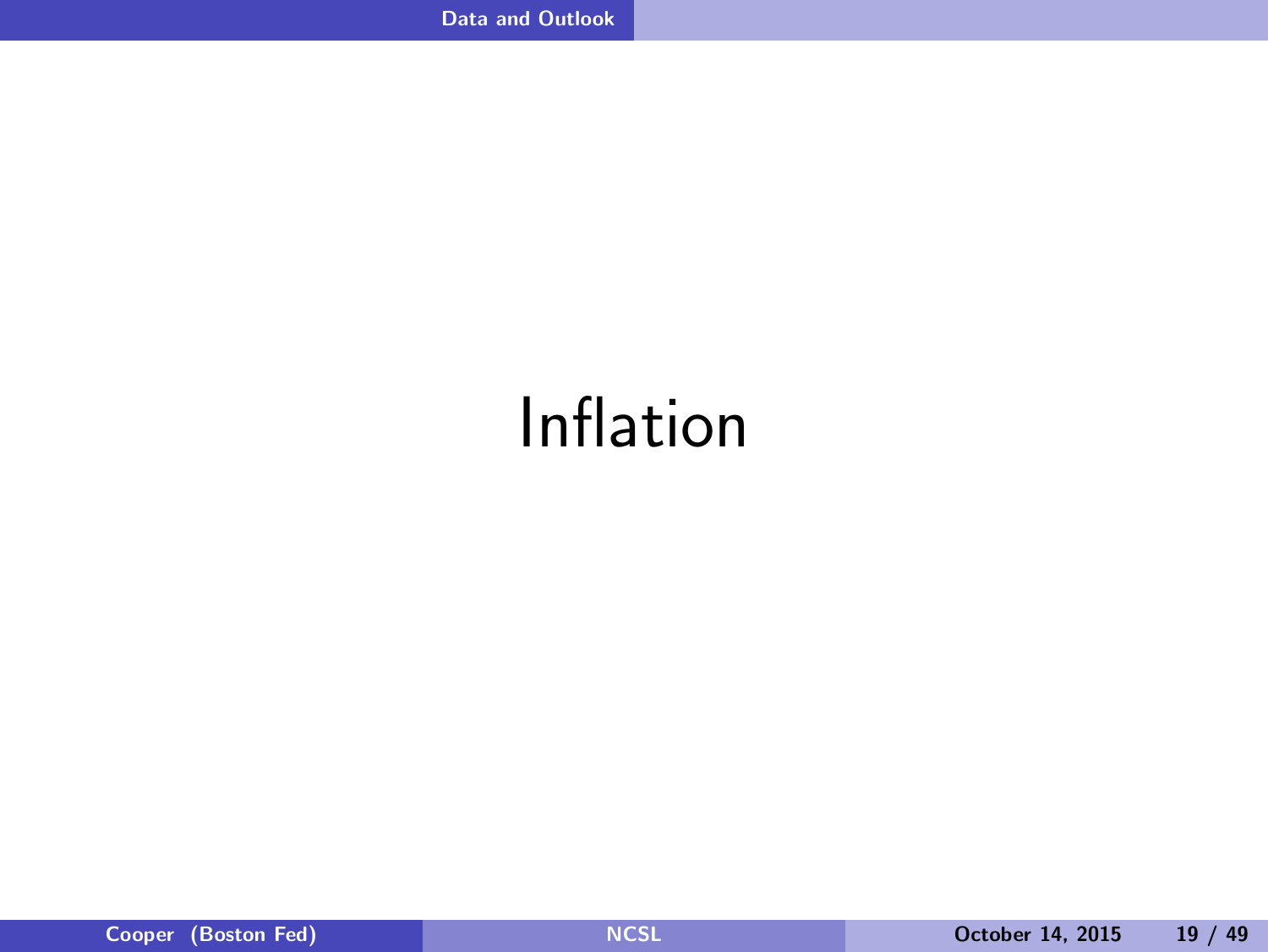# 2. PCE inflation is subdued despite the labor market improvement. Even core PCE inflation, which excludes volatile food and energy goods, is low.



<span id="page-19-0"></span>Source: Bureau of Economic Analysis/Haver Analytics Note: Seasonally Adjusted, 2009=100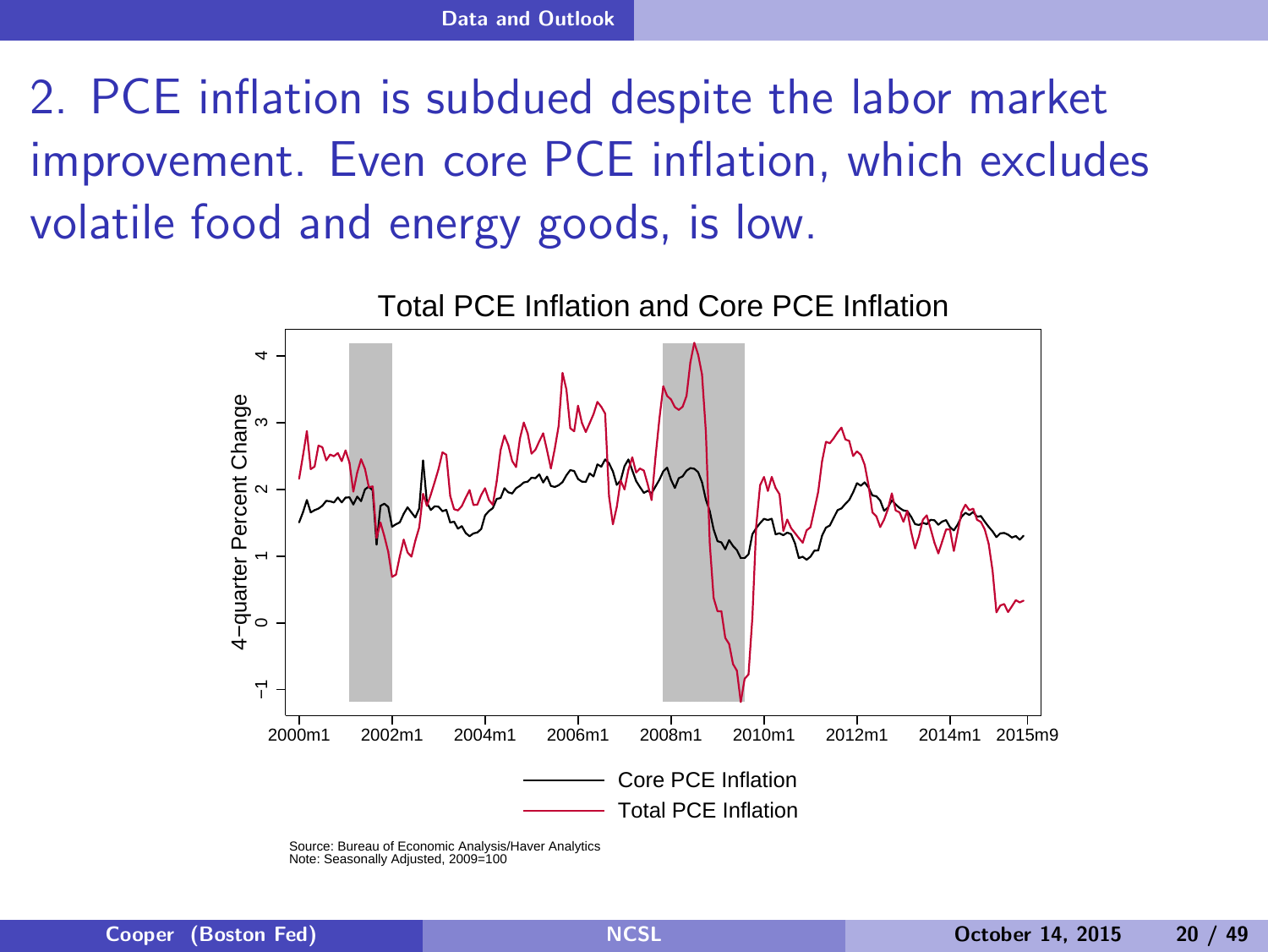# 2. Transitory factors—such as oil prices and import prices—are thought to be holding down core PCE inflation.

<span id="page-20-0"></span>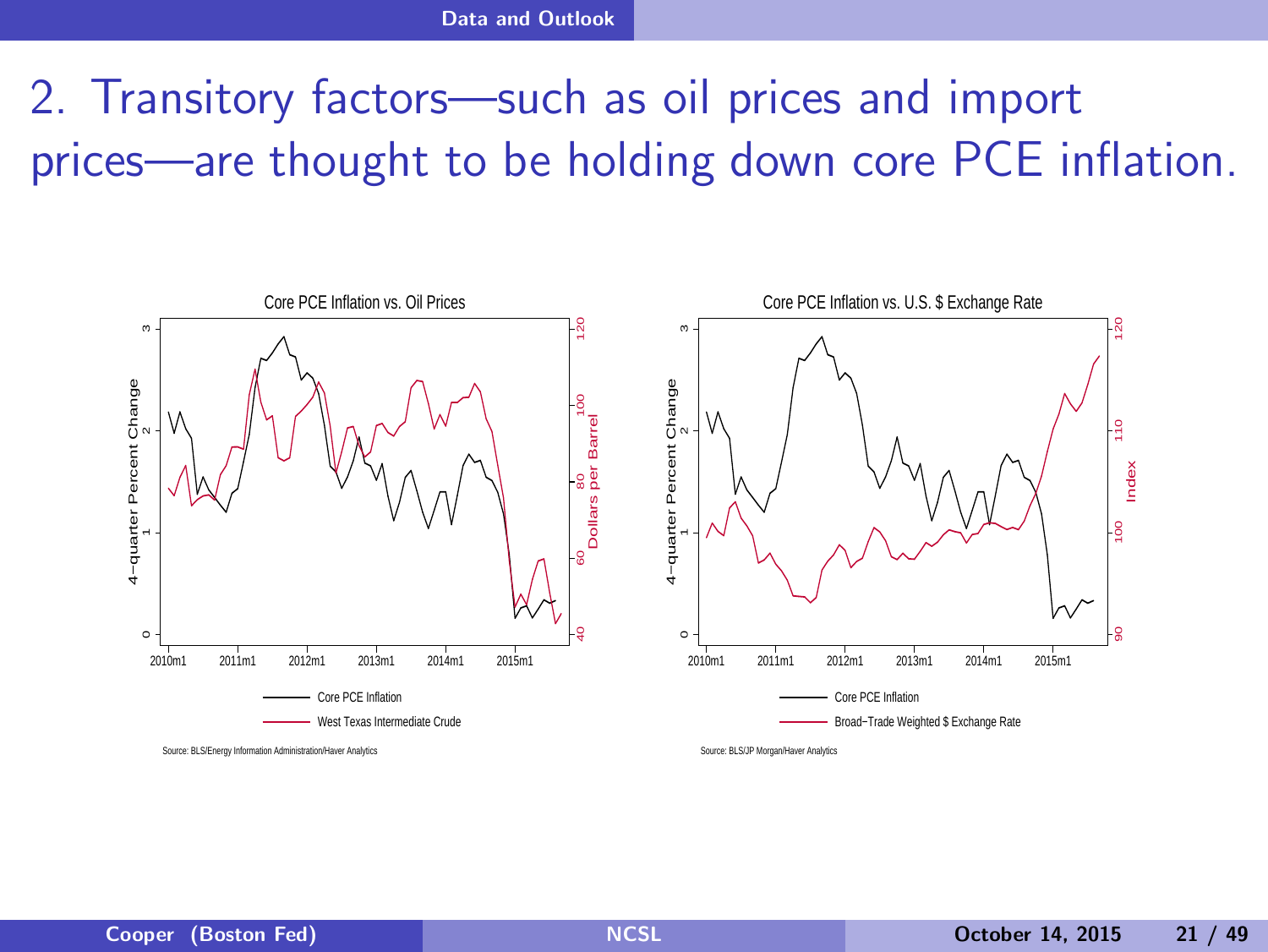#### 2. Wage growth also has yet to pick up substantially.

<span id="page-21-0"></span>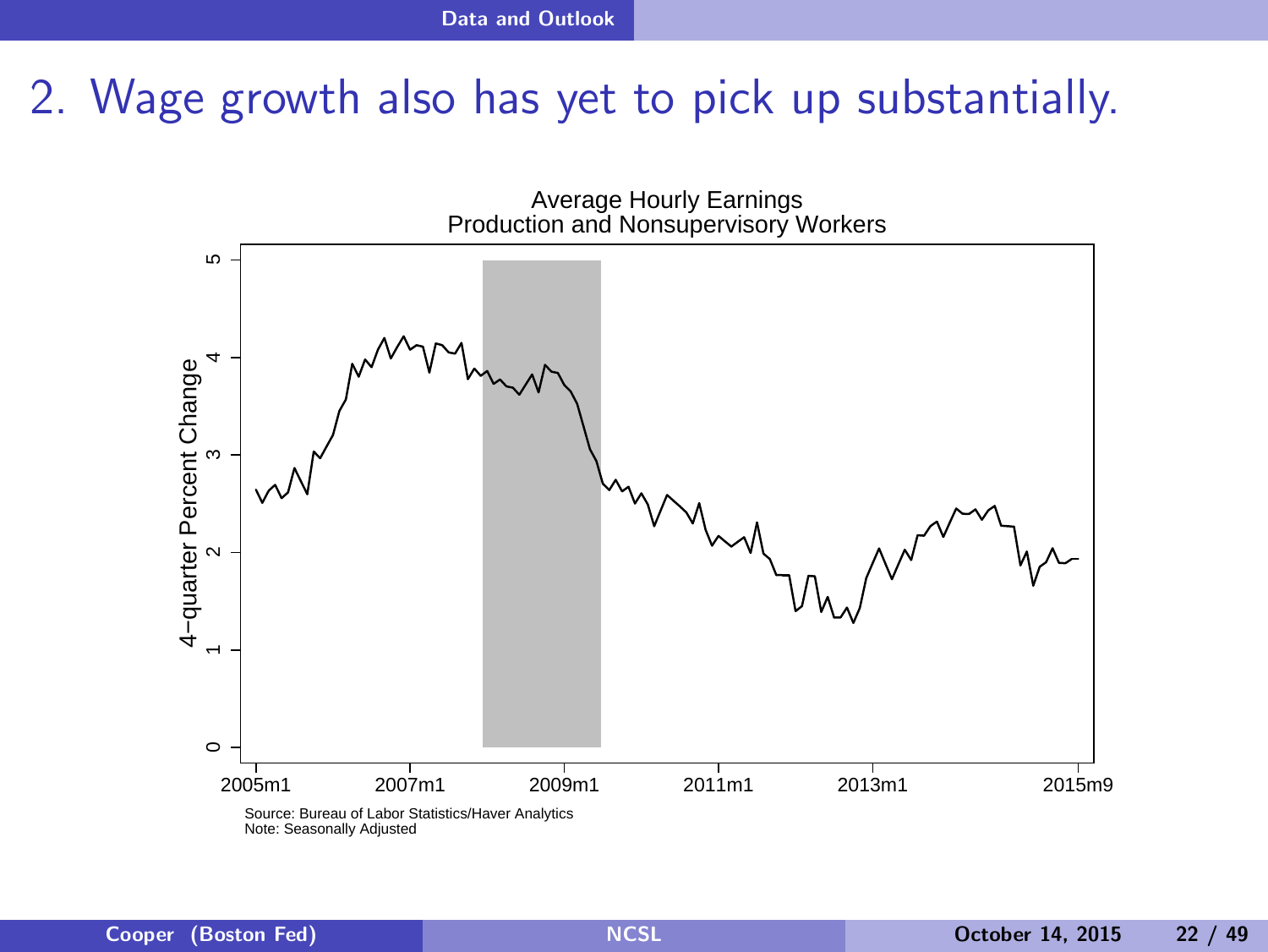2. Inflation expectations remain stable and reasonably well anchored, but are being closely watched.



<span id="page-22-0"></span>Source: University of Michigan/Federal Reserve/Federal Reserve Board of Governors/Haver Analytics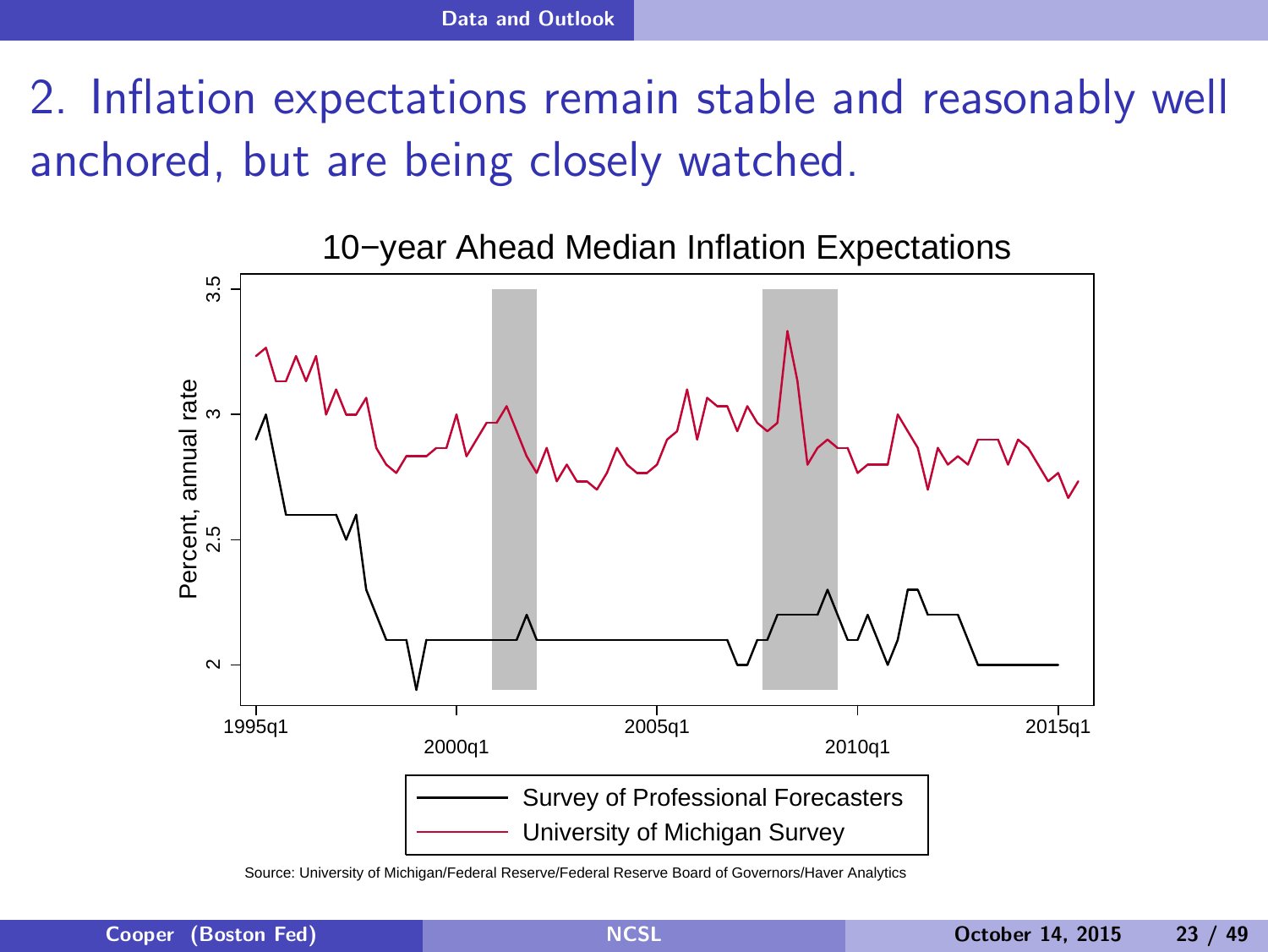# <span id="page-23-0"></span>Household Sector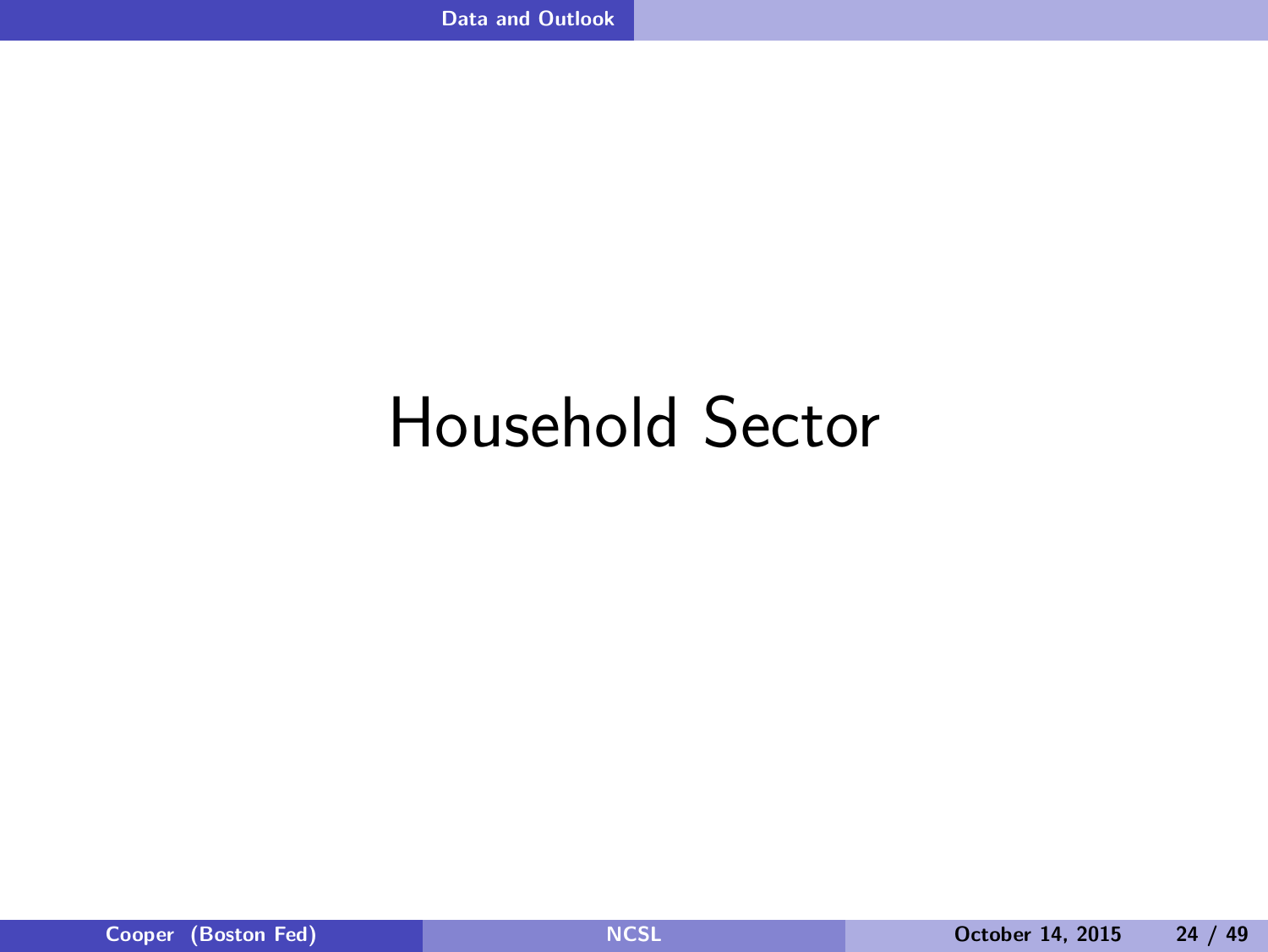# 2. House prices have rebounded from their post-recession lows...

<span id="page-24-0"></span>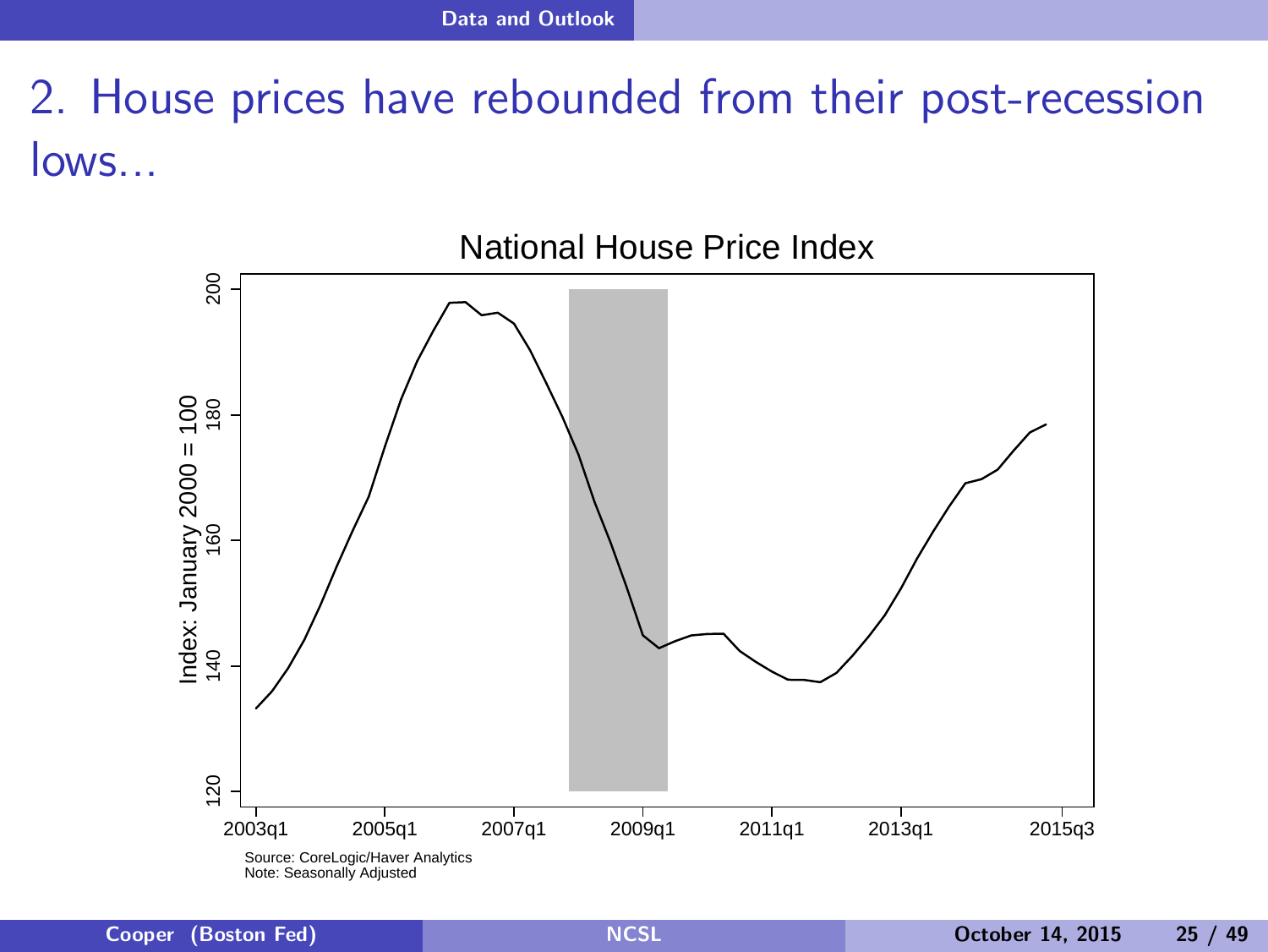#### 2. ...and foreclosures are way down...

<span id="page-25-0"></span>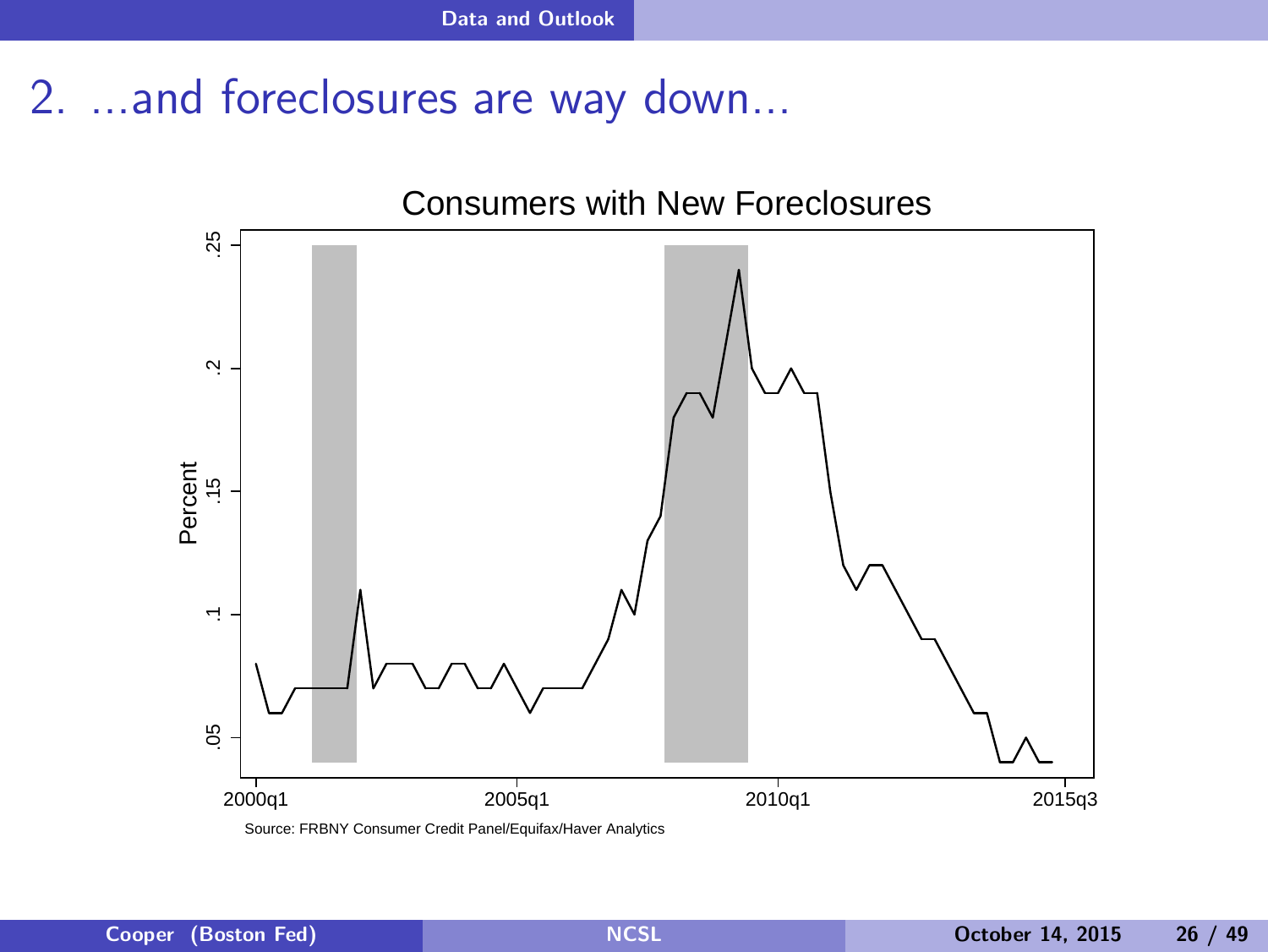# 2. ...but housing starts and residential investment remain at low levels...

<span id="page-26-0"></span>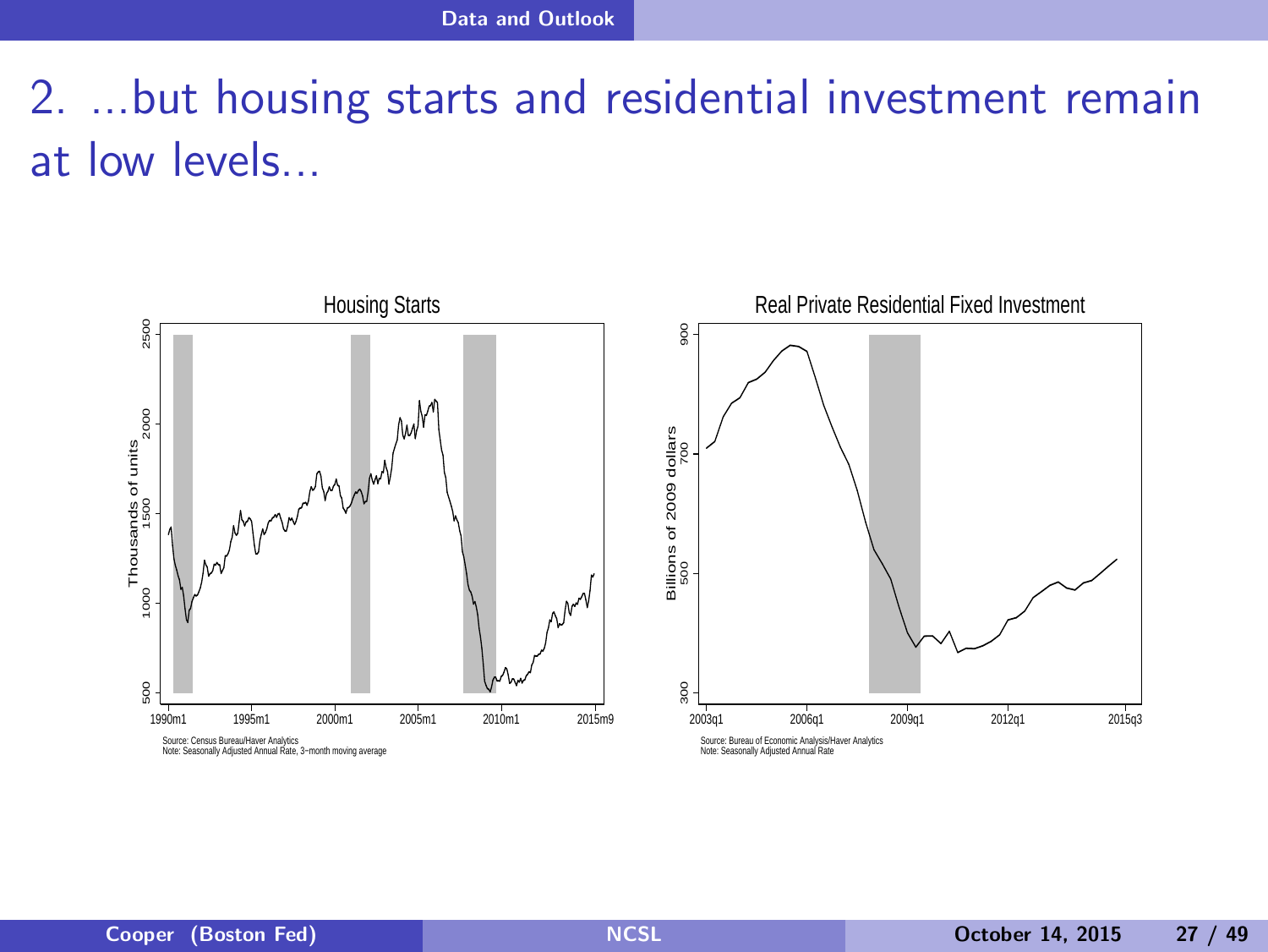#### 2. ...perhaps due to subdued household formation rates.



<span id="page-27-0"></span>Source: Author's calculations using Census data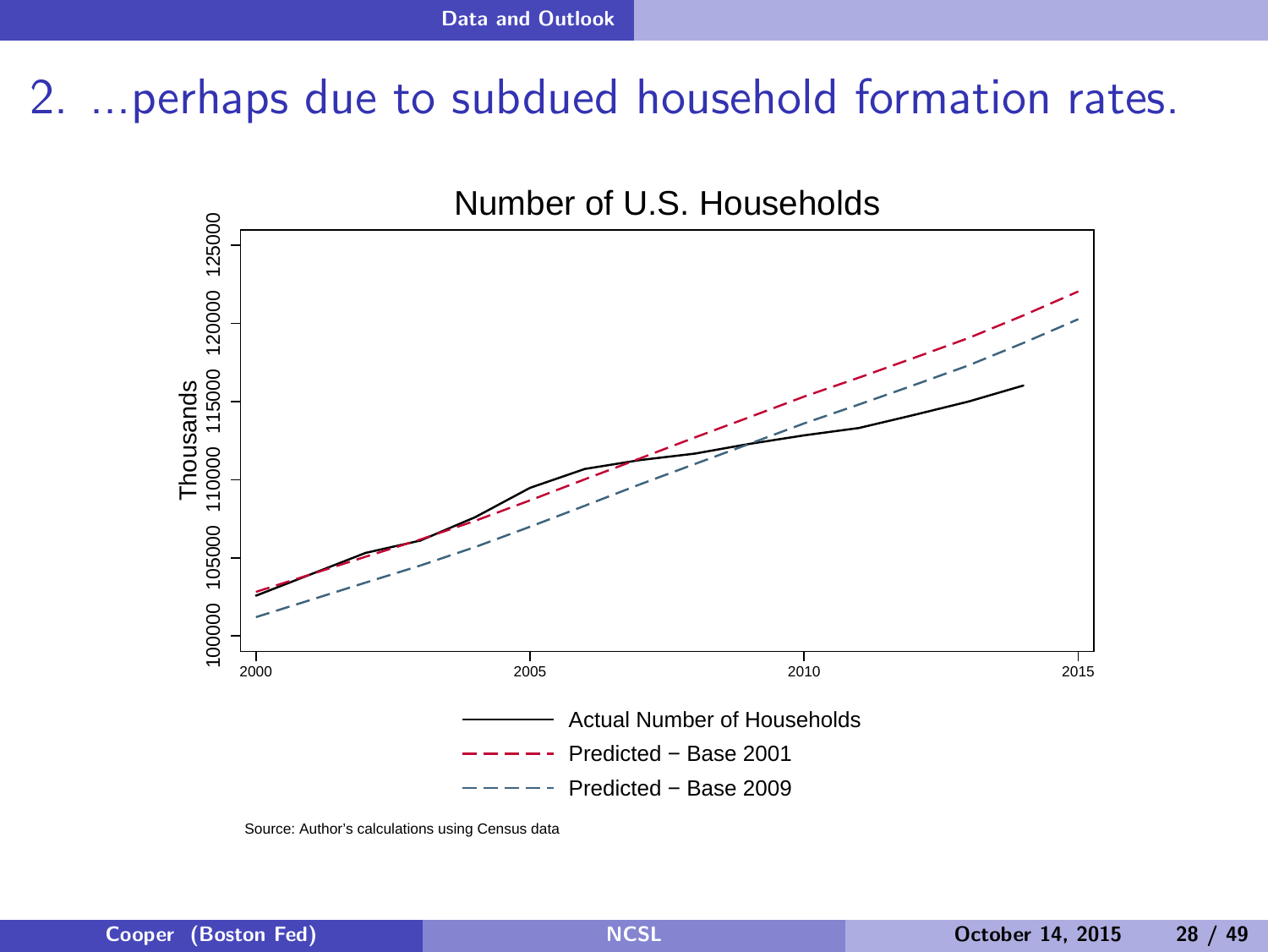2. Indicators of consumer demand, such as vehicle sales, have been strong recently...



<span id="page-28-0"></span>Light Weight Vehicle Sales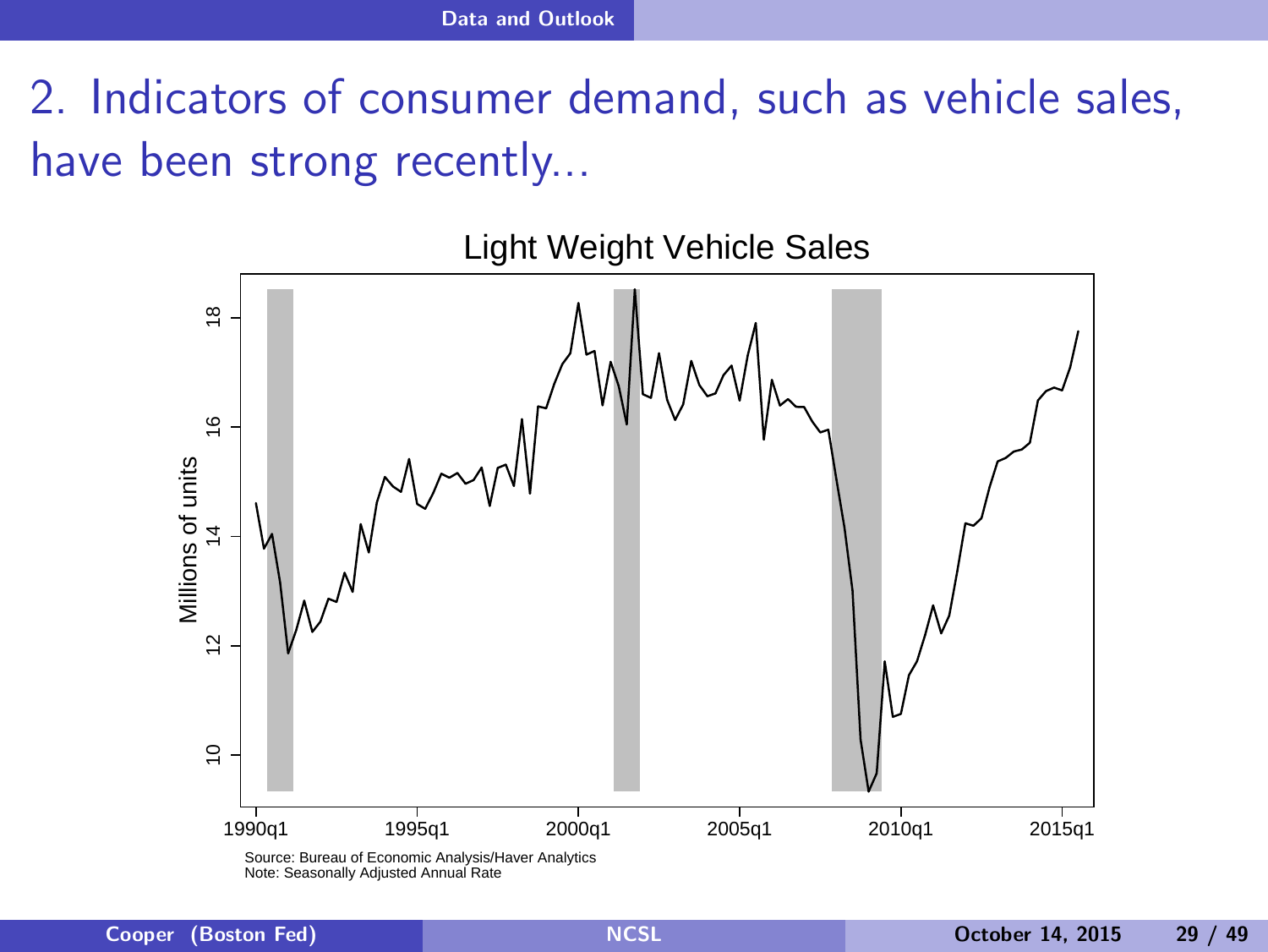2. ...and households' future income expectations have moved a good bit higher in recent months.



<span id="page-29-0"></span>Source: Survey of Consumers/University of Michigan Note: 6−month moving average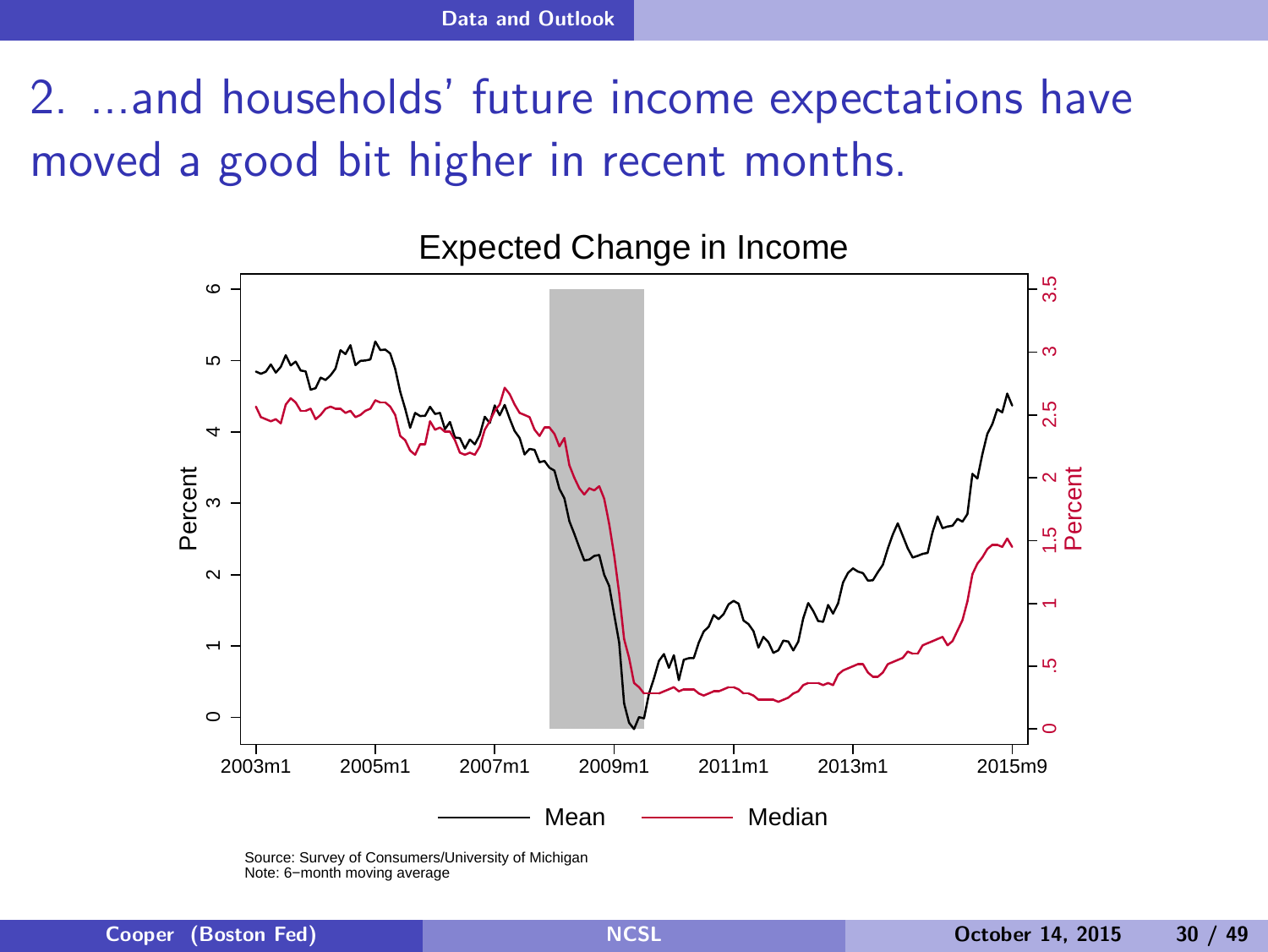2. Consumer sentiment has declined some recently, but remains at a high level.



Consumer Sentiment

<span id="page-30-0"></span>Source: University of Michigan/Haver Analytics Note: Seasonally Adjusted, 3−month moving average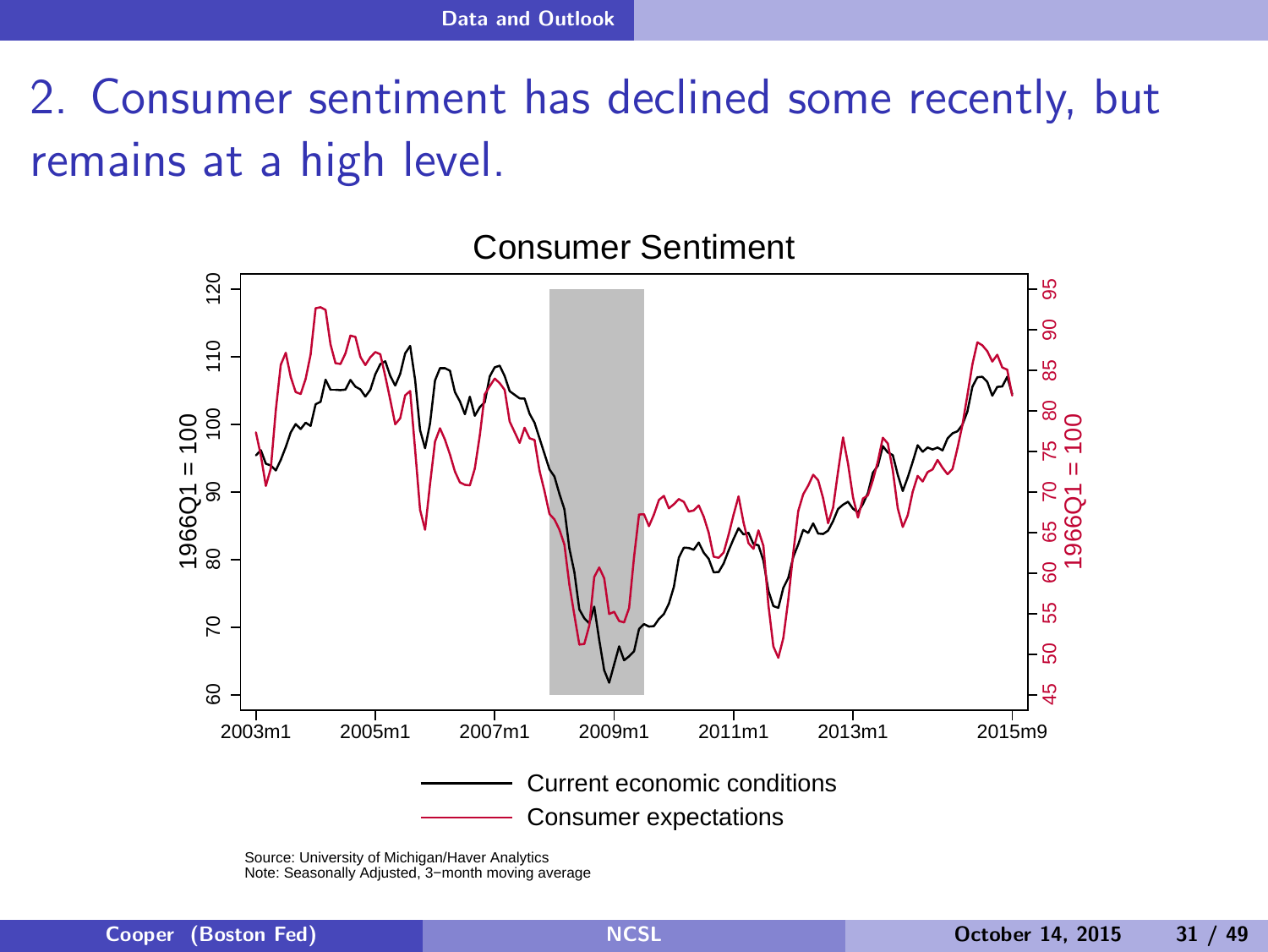# 2. Real consumption (PCE) growth has been strong, and is forecast to remain strong in the near-term.



Real PCE Growth Rate

<span id="page-31-0"></span>Source: Bureau of Economic Analysis/Macroeconomic Advisers/Haver Analytics Note: Seasonally Adjusted Annual Rate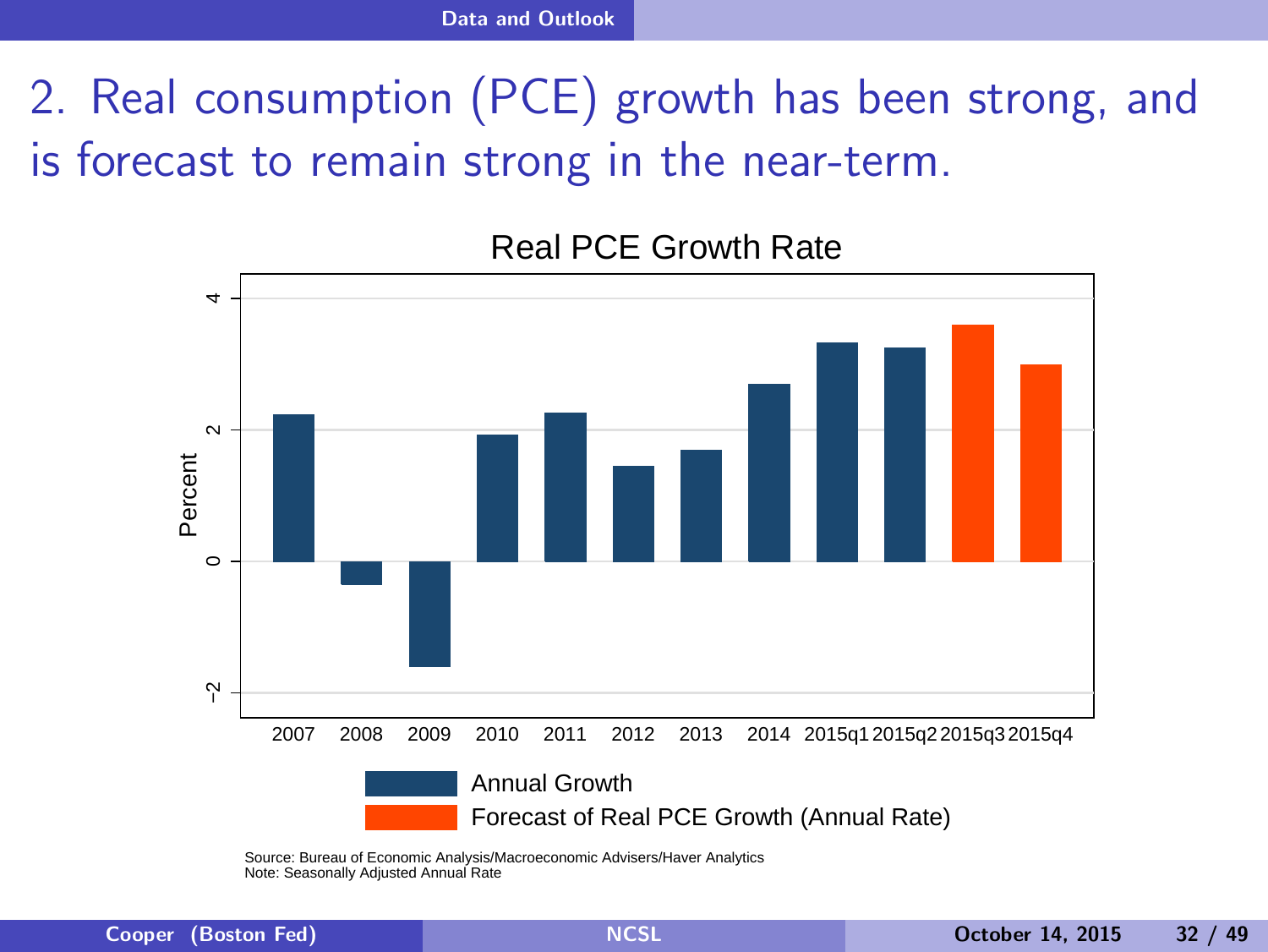2. Still, saving remains above where we might expect given current levels of net worth, which poses a downside risk to the consumption outlook.



<span id="page-32-0"></span>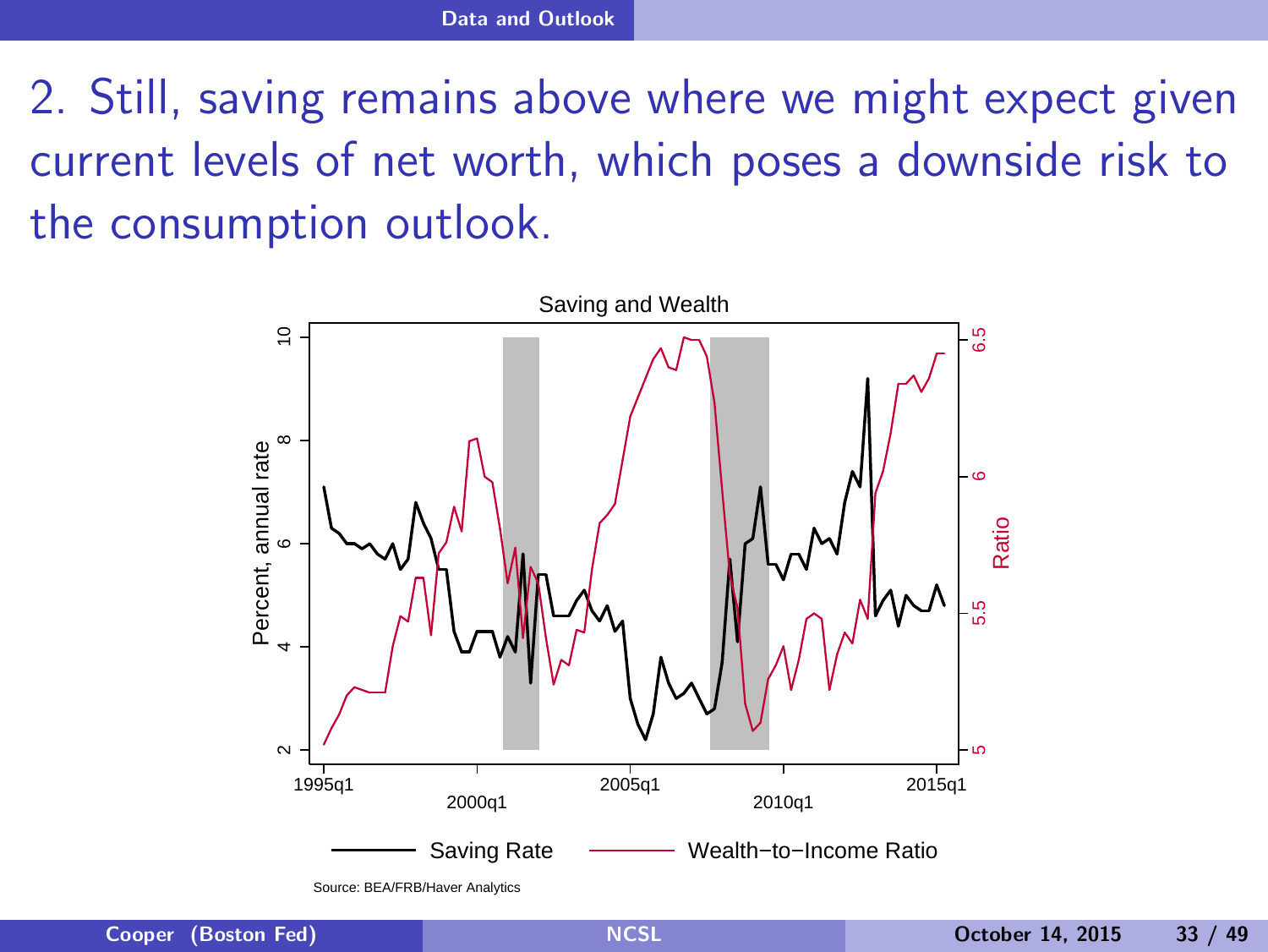# <span id="page-33-0"></span>Government Spending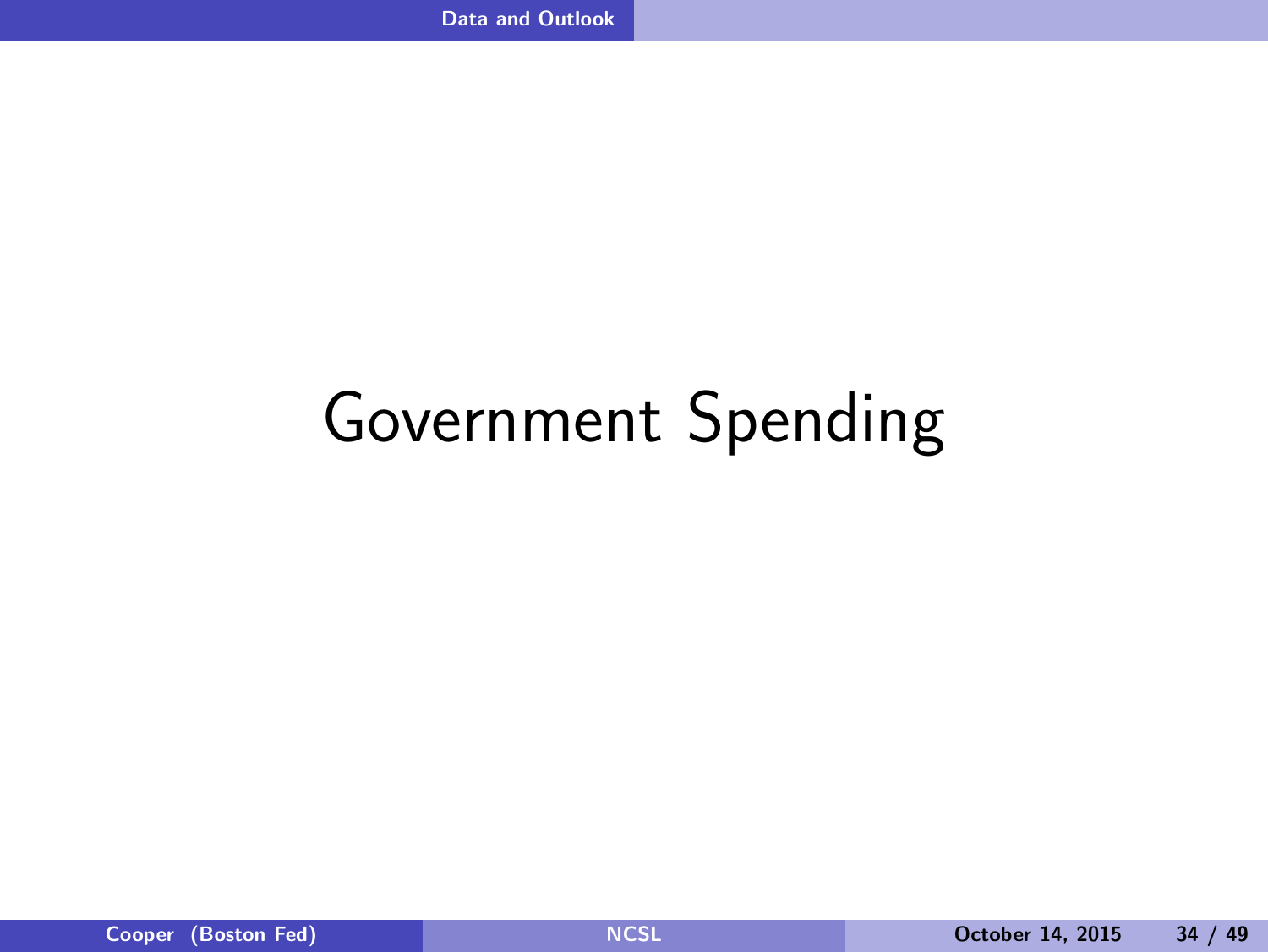# 2. State and local government spending was a big drag on output in the early part of the recovery.

<span id="page-34-0"></span>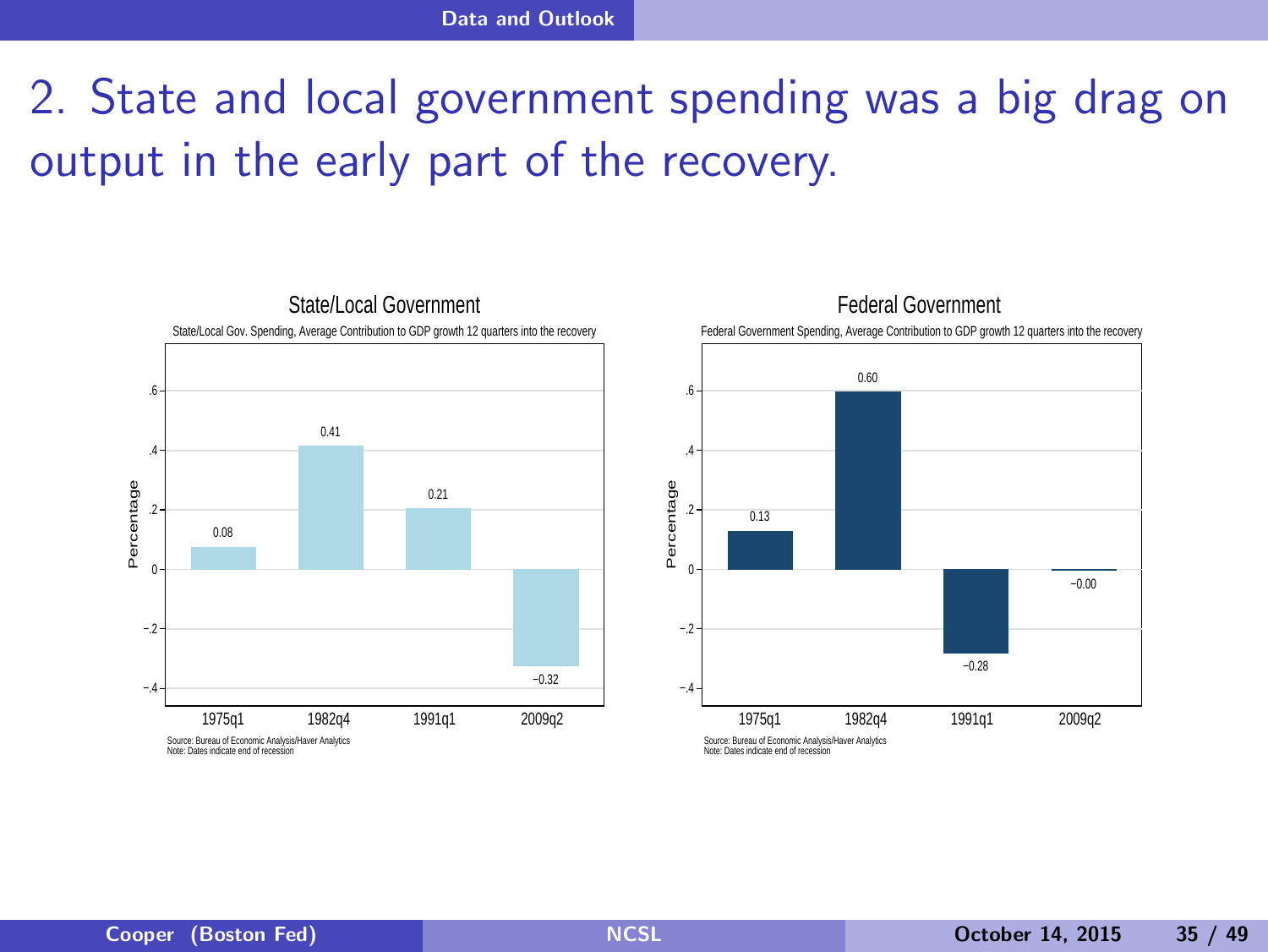2. State and local government spending has improved recently, even as overall government spending has fallen as a share of GDP.



<span id="page-35-0"></span>Source: Bureau of Economic Analysis/Haver Analytics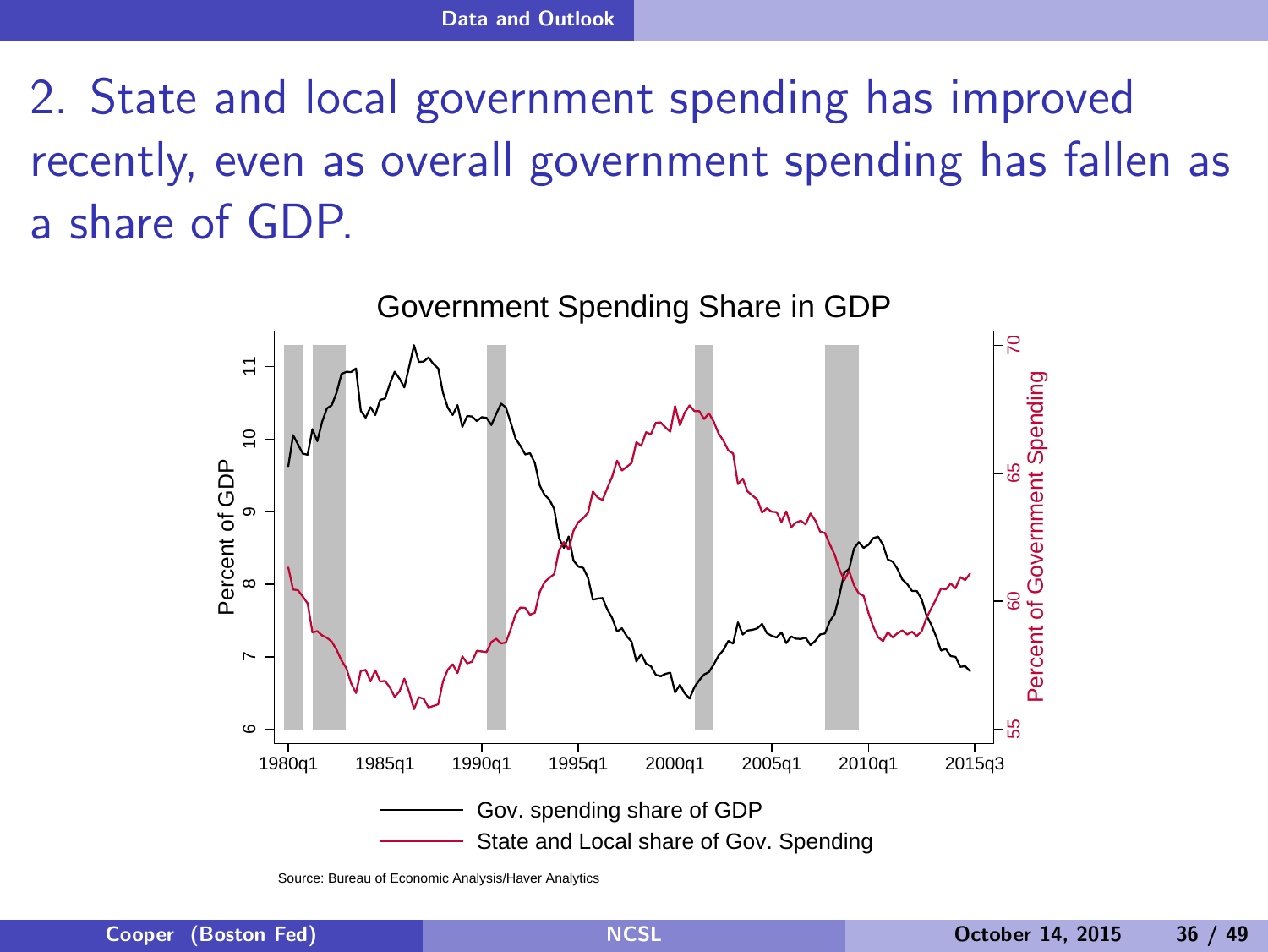2. Indeed, government spending has made small positive contributions to GDP growth in recent quarters.





<span id="page-36-0"></span>Source: Bureau of Economic Analysis /Haver Analytics Note: Seasonally Adjusted Annual Rate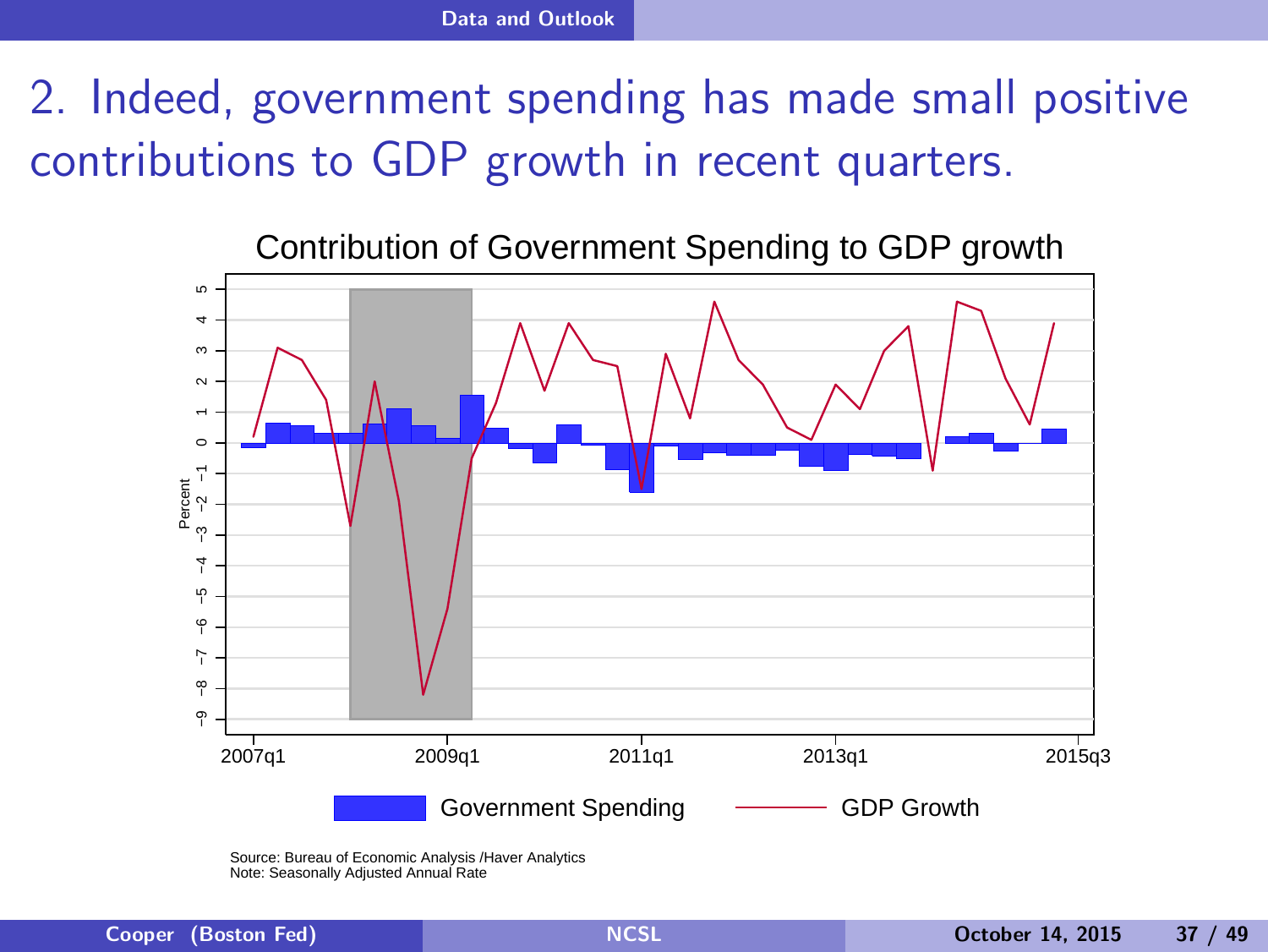#### 2. Local and federal budget deficits have also improved.



<span id="page-37-0"></span>Source: Bureau of Economic Analysis/Haver Analytics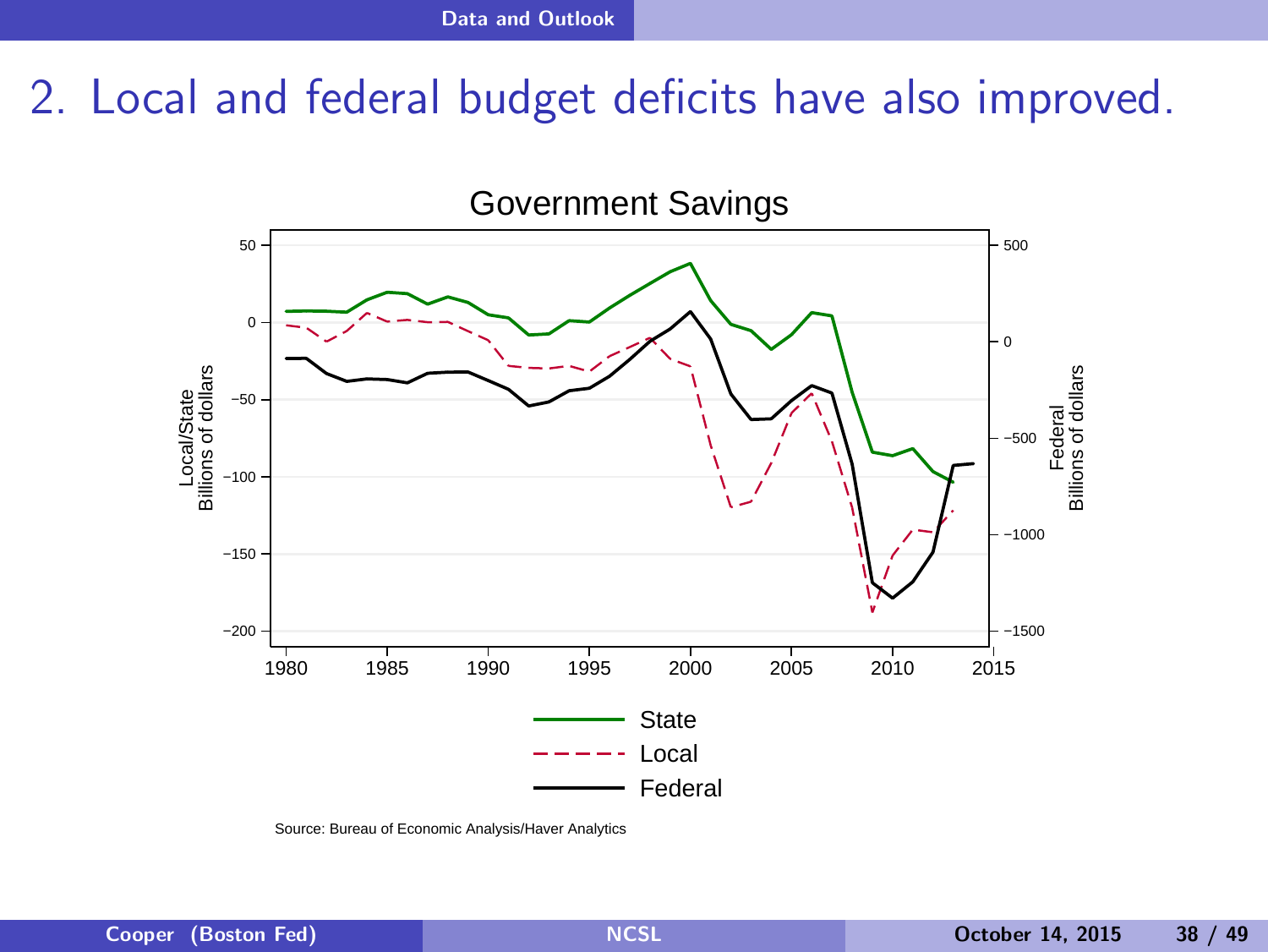# <span id="page-38-0"></span>Output (GDP)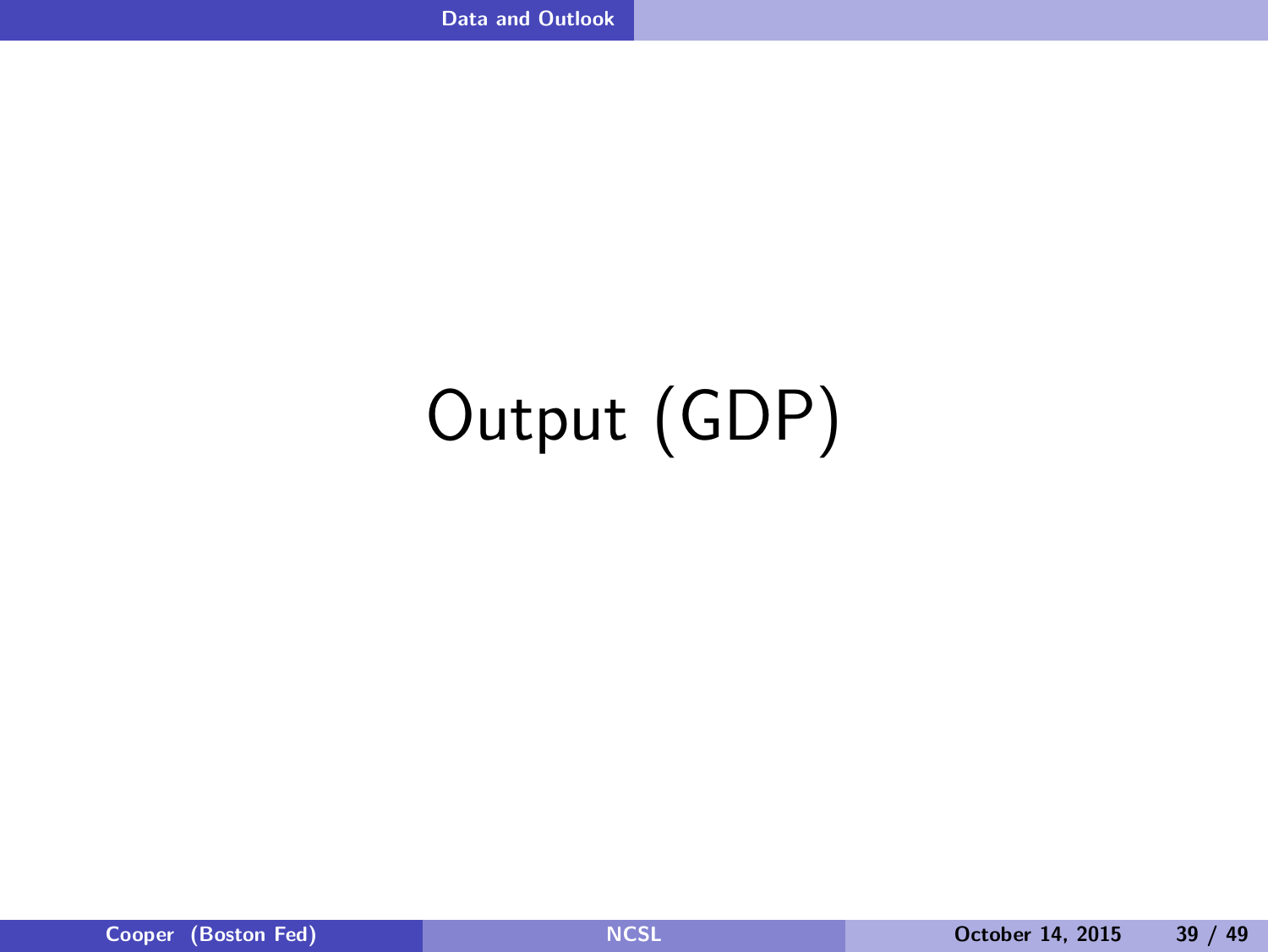## 2. Output during this recovery has been sluggish compared to previous ones...

<span id="page-39-0"></span>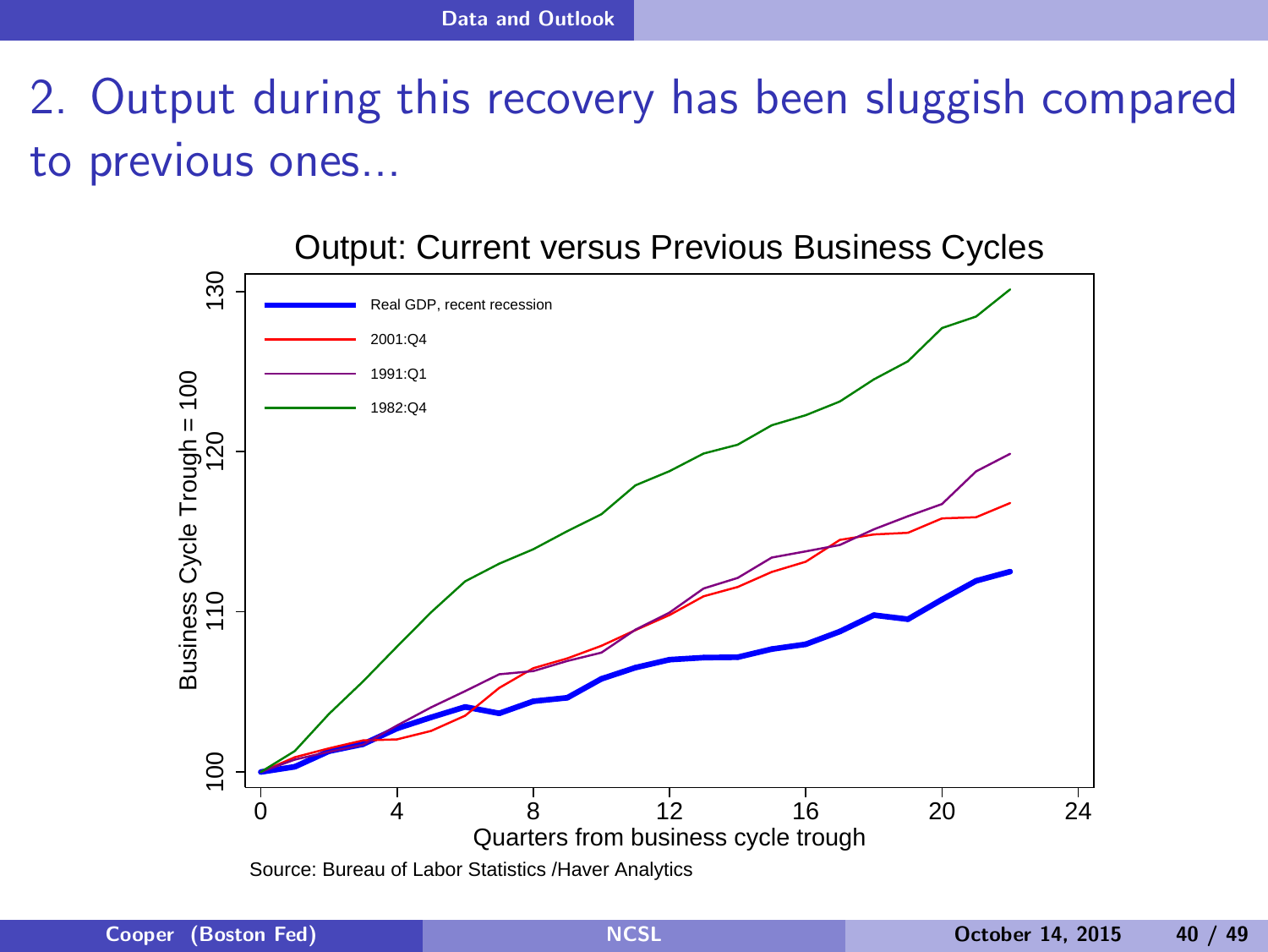# 2. Consumption and investment have made positive contributions to GDP growth in recent quarters.



Contribution to real GDP growth

<span id="page-40-0"></span>Source: Bureau of Economic Analysis /Haver Analytics Note: Seasonally Adjusted Annual Rate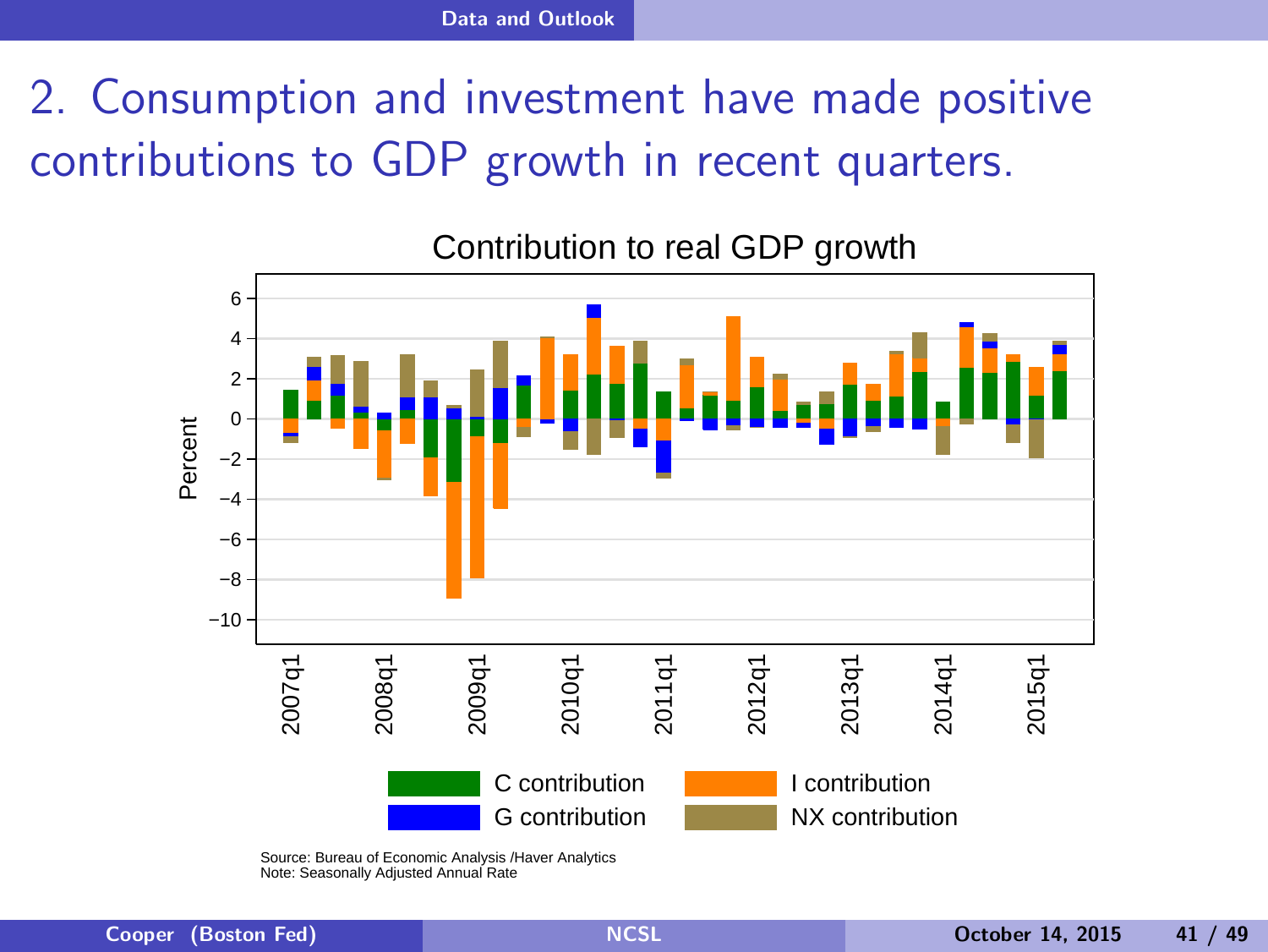# 2. Net exports will act as a drag on output in the near-term...



<span id="page-41-0"></span>(Exchange Rate) Source: Federal Reserve Board /Haver Analytics (Net Exports) Source: Bureau of Economic Analysis /Haver Analytics (Forecasts) Source: Macroeconomic Advisers /Haver Analytics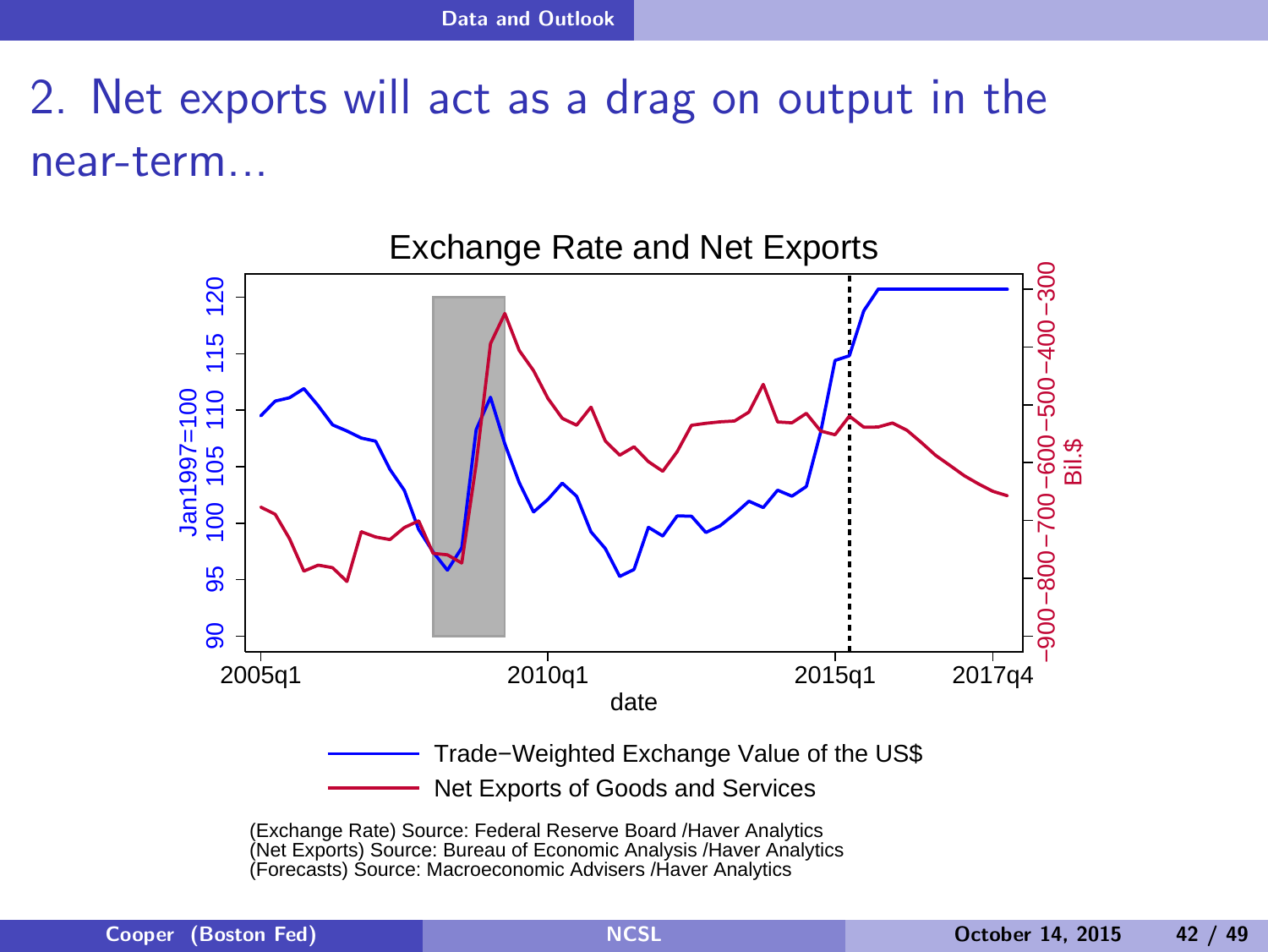2. ...but overall GDP should continue to grow moderately as consumer spending is forecast to remain strong.



#### Real GDP Growth Rate

<span id="page-42-0"></span>Source: Bureau of Economic Analysis/Macroeconomic Advisers/Haver Analytics Note: Seasonally Adjusted Annual Rate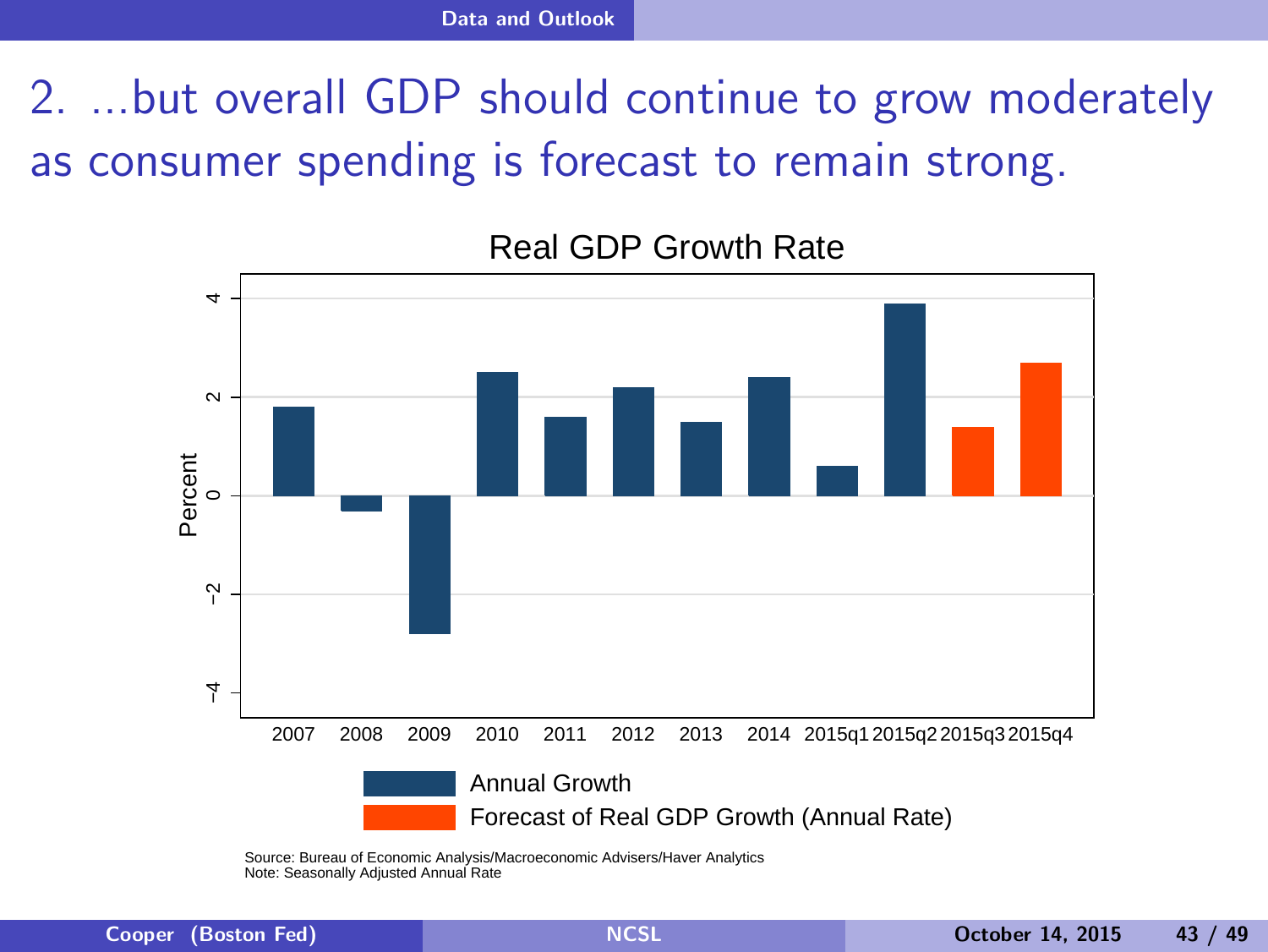# <span id="page-43-0"></span>The Road Ahead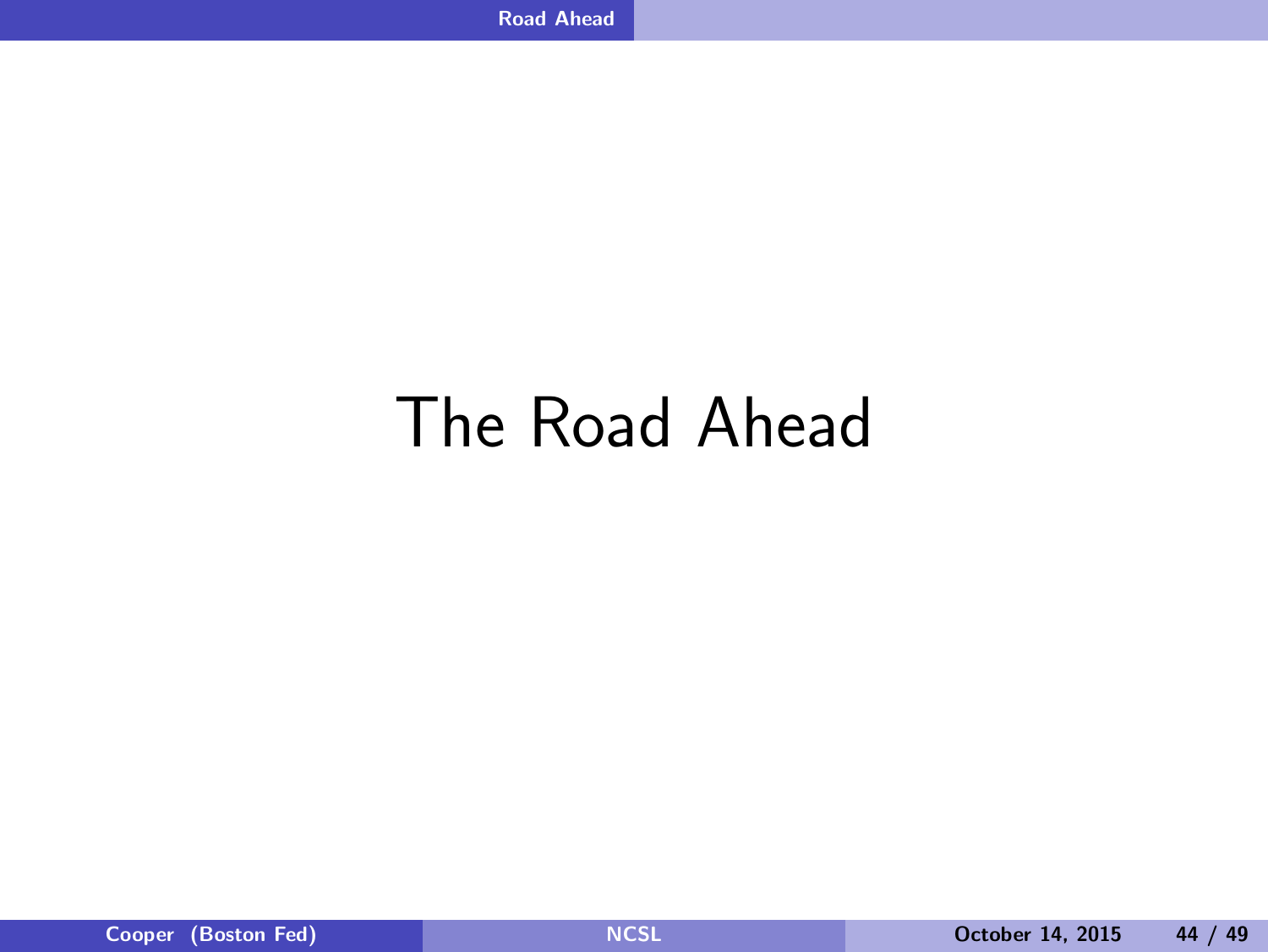#### 3. The evolution of the FOMC's outlook

| <b>Core PCE Inflation</b><br>(%) |      |      |      |      |
|----------------------------------|------|------|------|------|
|                                  | 2015 | 2016 | 2017 | 2018 |
| Dec. 2014                        | 1.7  | 1.9  | 1.9  | n.a. |
| March 2015                       | 1.4  | 1.7  | 1.9  | n.a. |
| June 2015                        | 1.3  | 1.8  | 2.0  | n.a. |
| Sept. 2015                       | 1.4  | 1.7  | 1.9  | 2.0  |
| Real GDP Growth (%)              |      |      |      |      |
| Dec 2014                         | 2.8  | 2.8  | 2.4  | n.a. |
| Mar 2015                         | 2.5  | 2.5  | 2.3  | n.a. |
| June 2015                        | 1.9  | 2.5  | 2.3  | n.a. |
| Sept. 2015                       | 2.1  | 2.3  | 2.2  | 2.0  |
| Unemployment Rate (%)            |      |      |      |      |
| Dec 2014                         | 5.3  | 5.1  | 5.1  | n.a. |
| Mar 2015                         | 5.1  | 5.0  | 4.9  | n.a. |
| June 2015.                       | 5.3  | 5.1  | 5.0  | n.a. |
| Sept. 2015                       | 5.0  | 4.8  | 4.8  | 4.8  |

Source: FOMC Summary of Economic Projections.

<span id="page-44-0"></span>Note: Table reports the median projection of FOMC participants.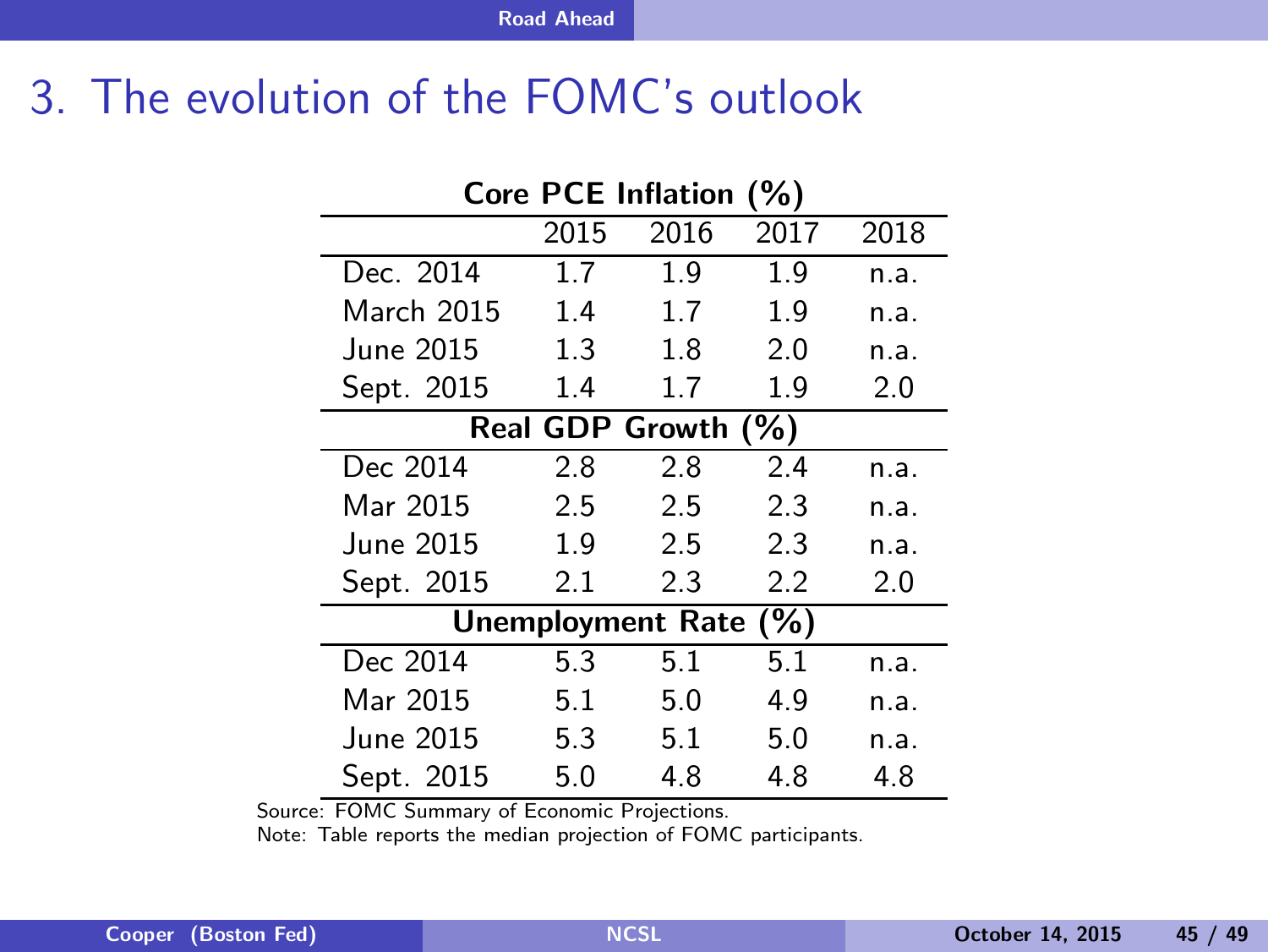#### 3. The current policy debate.

- The labor markets have improved and the unemployment rate is close to the natural rate.
- Inflation is subdued, and the longer-run inflation outlook has softened **The State** a bit.
- Output growth is expected to be moderate over the next few years. **The State**
- There is some downside risk to the outlook in the near-term from global economic conditions and financial market volatility.
- <span id="page-45-0"></span>The key question is when the FOMC should begin raising the Federal **The State** Funds rate. This year? Next year?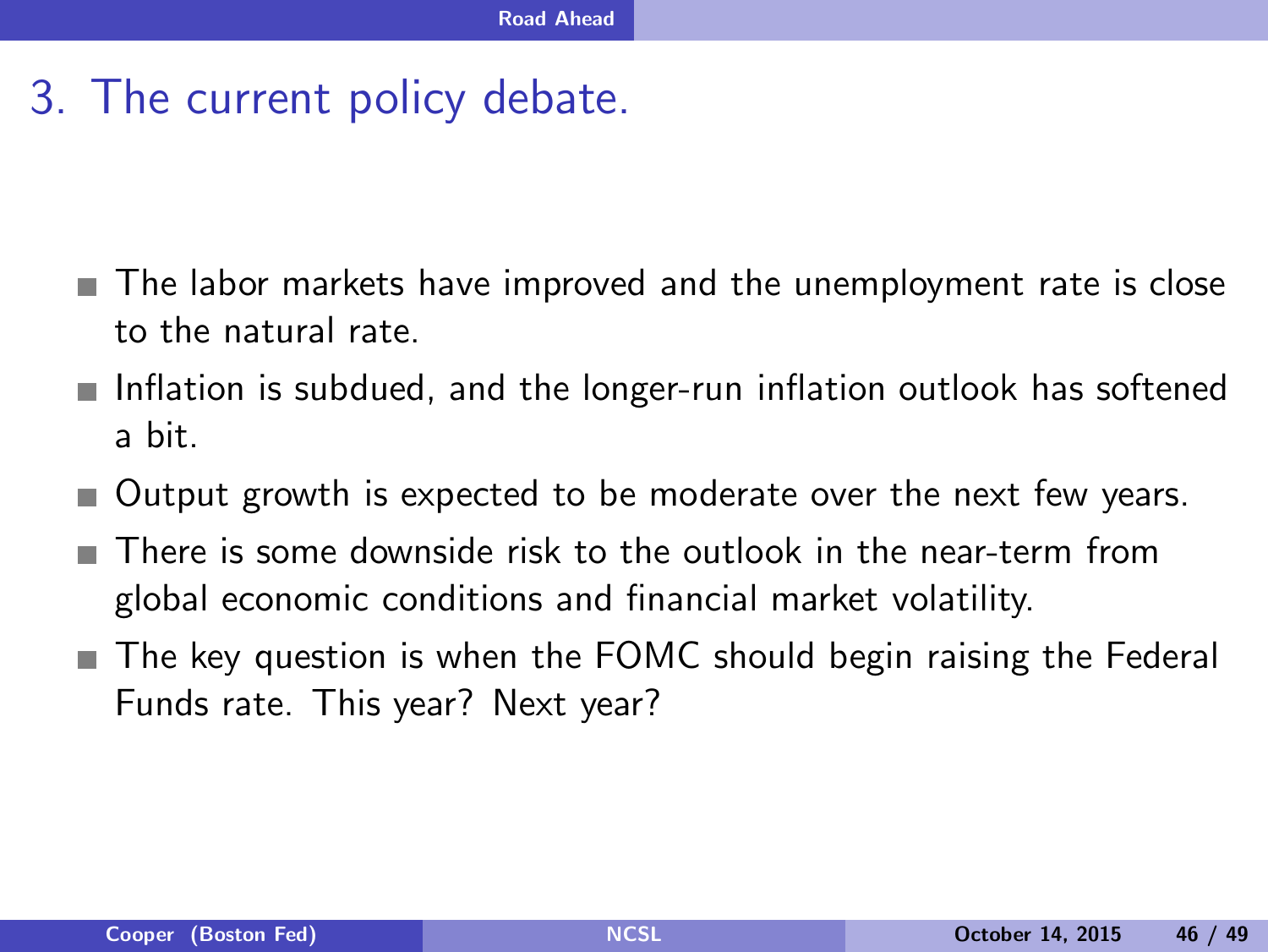## 3. The vast majority of FOMC participants in September anticipated "lift-off" in 2015.



<span id="page-46-0"></span>Source: Board of Governors of the Federal Reserve System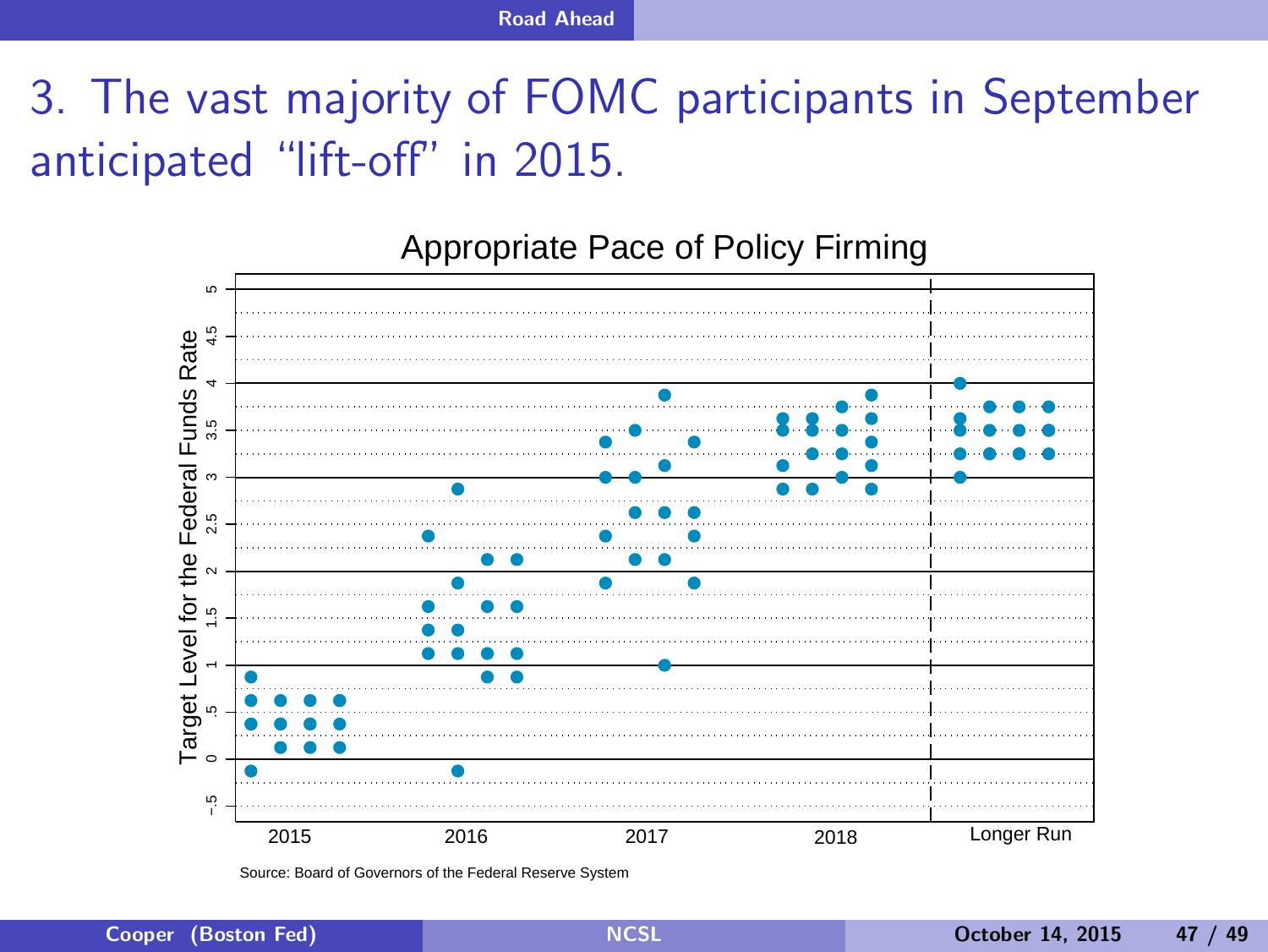# 3. However, the Federal Funds rate is anticipated to rise more gradually than previously thought.



<span id="page-47-0"></span>Source: IHS Economics/Haver Analytics